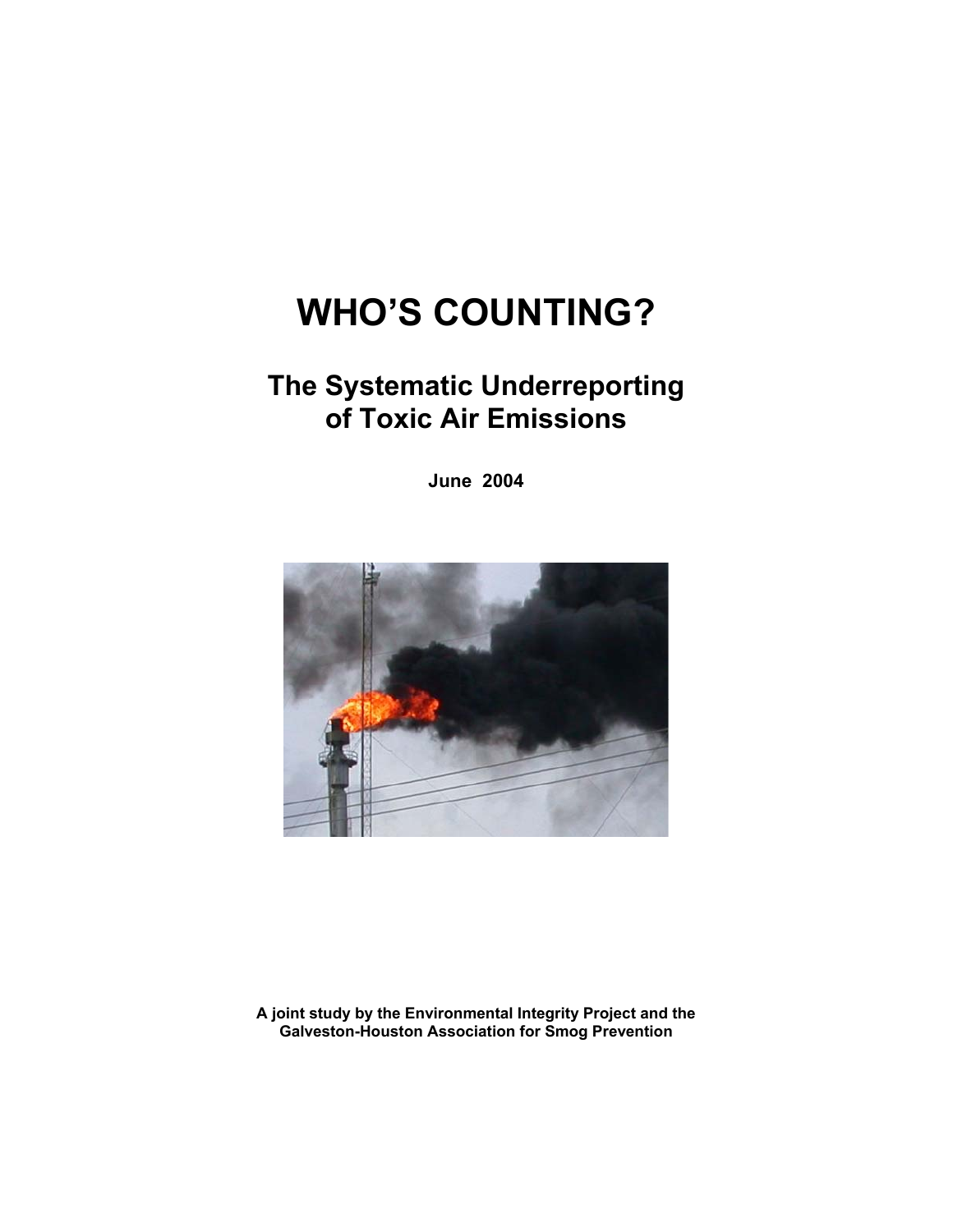

Photos courtesy of Kenneth Ford, St. Bernard Citizens for Environmental Quality

**THE ENVIRIONMENTAL INTEGRITY PROJECT (EIP)** is a non-profit, non-partisan organization dedicated to more effective enforcement of existing federal and state environmental laws and to the prevention of political interference with those laws. EIP's research and reports shed light on how enforcement and rulemaking affect public health. EIP also works closely with local communities seeking the enforcement of environmental laws.

**THE GALVESTION-HOUSTON ASSOCIATION FOR SMOG PREVENTION (GHASP)** is a communitybased environmental organization dedicated to improving the quality of the Houston-Galveston region's hazardous air through public education, participation in the state and federal planning process, and active advocacy in appropriate venues.

Comments and questions regarding this report can be directed to:

Kelly Haragan Counsel, Equal Justice Works Fellow Environmental Integrity Project 919 18<sup>th</sup> St. NW Ste. 975 Washington, DC 20006 (202) 263-4449 kharagan@environmentalintegrity.org

John Wilson Executive Director Galveston-Houston Assoc. for Smog Prevention 3015 Richmond, Suite 201 Houston, TX 77098 (713) 528-3779 wilson@ghasp.org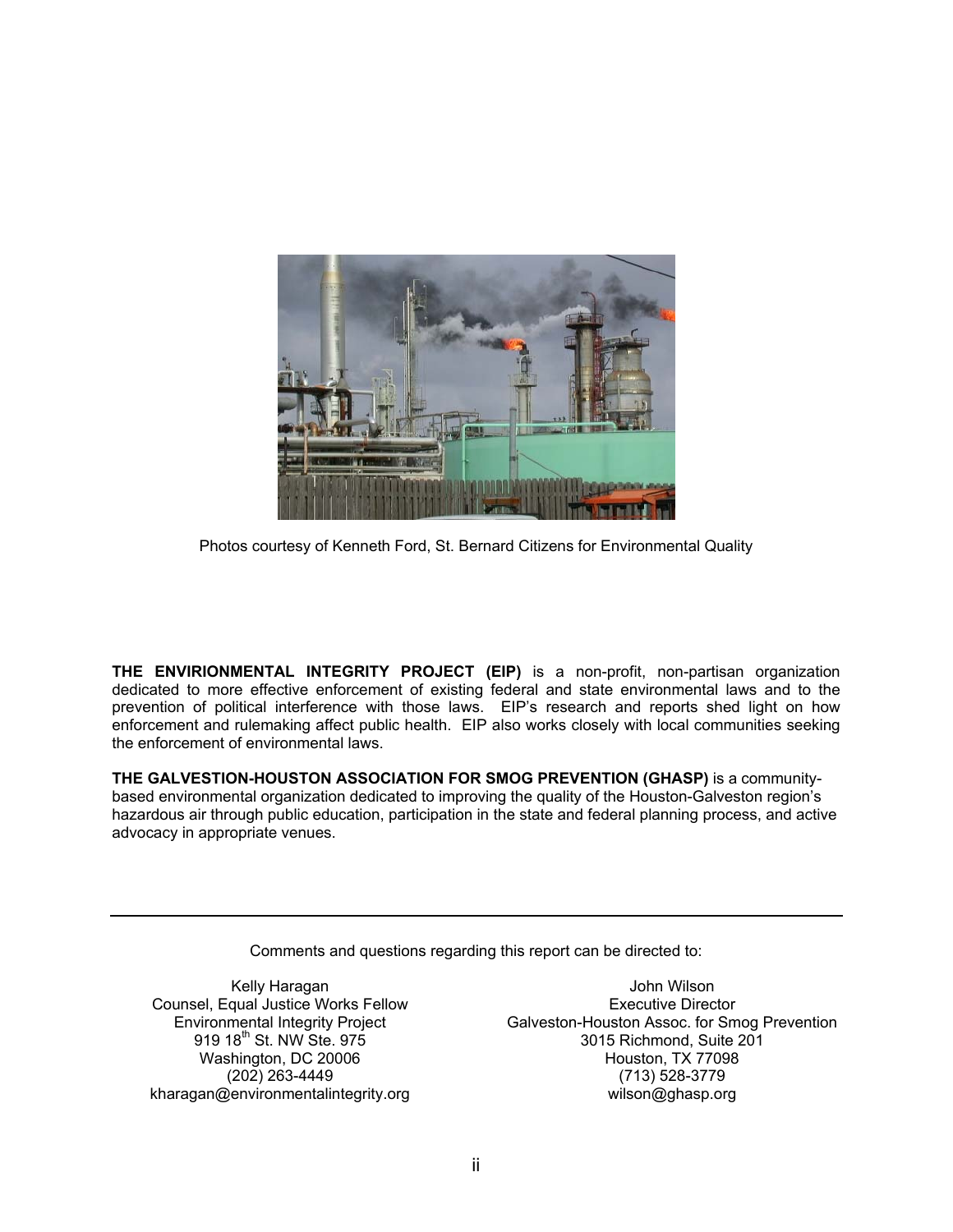### **WHO'S COUNTING? The Systematic Underreporting of Toxic Air Emissions**

The U.S. Environmental Protection Agency (EPA) releases the results of the annual Toxic Release Inventory (TRI) each summer. The TRI has proved to be a powerful tool for raising consciousness about sources of toxic pollution and encouraging companies to act voluntarily to reduce their emissions. The official TRI, however, tells only part of the story because it dramatically underestimates the amount of toxic pollution from the petrochemical industry. The Texas Commission on Environmental Quality (TCEQ) has conducted studies which demonstrate the extent to which emissions of toxic chemicals from petrochemical facilities in Texas are underreported. This report applies the TCEQ's findings nationwide and reveals that emissions of toxic chemicals, including known carcinogens such as benzene and butadiene, are four to five times higher than is reflected in the TRI.

Federal and State environmental regulators have known for more than a decade that toxic air emissions are widely underreported. The primary reason for this problem is that most air emissions are not actually monitored. Instead, industrial facilities report their toxic emissions based on calculations that are often outdated and inaccurate. Rather than addressing the problem of systematic underreporting, the EPA has weakened monitoring requirements and continues to provide the public inaccurate data regarding toxic air emissions.

The TRI is obviously not serving its purpose if information it provides the public is inaccurate. Numerous studies across the country have documented the underreporting

**In 1984, an explosion at a chemical facility in Bhopal, India sent a toxic cloud into the neighboring community, killing thousands of people. This led many Americans to question the safety of industrial facilities in our own backyards and to call for stronger reporting of chemicals released into local communities. As a result, Congress passed a law which made industrial facilities report annually on certain toxic releases. This data is made available to the public in the Toxics Release Inventory (TRI).** 

of industrial emissions. Studies by the TCEQ have actually quantified the extent to which refineries and chemical plants in Texas underreport certain toxic  $\overline{e}$  emissions.<sup>1</sup> To gain an idea of how significantly the national TRI may underreport these emissions, we applied Texas' findings to the national inventory for 2001, the most recent year for which data is publicly available. Our study reveals that in 2001, if Texas' results are applied nationwide, refineries and chemical plants failed to report at least 330 million pounds of toxic hydrocarbon emissions. See Table 1.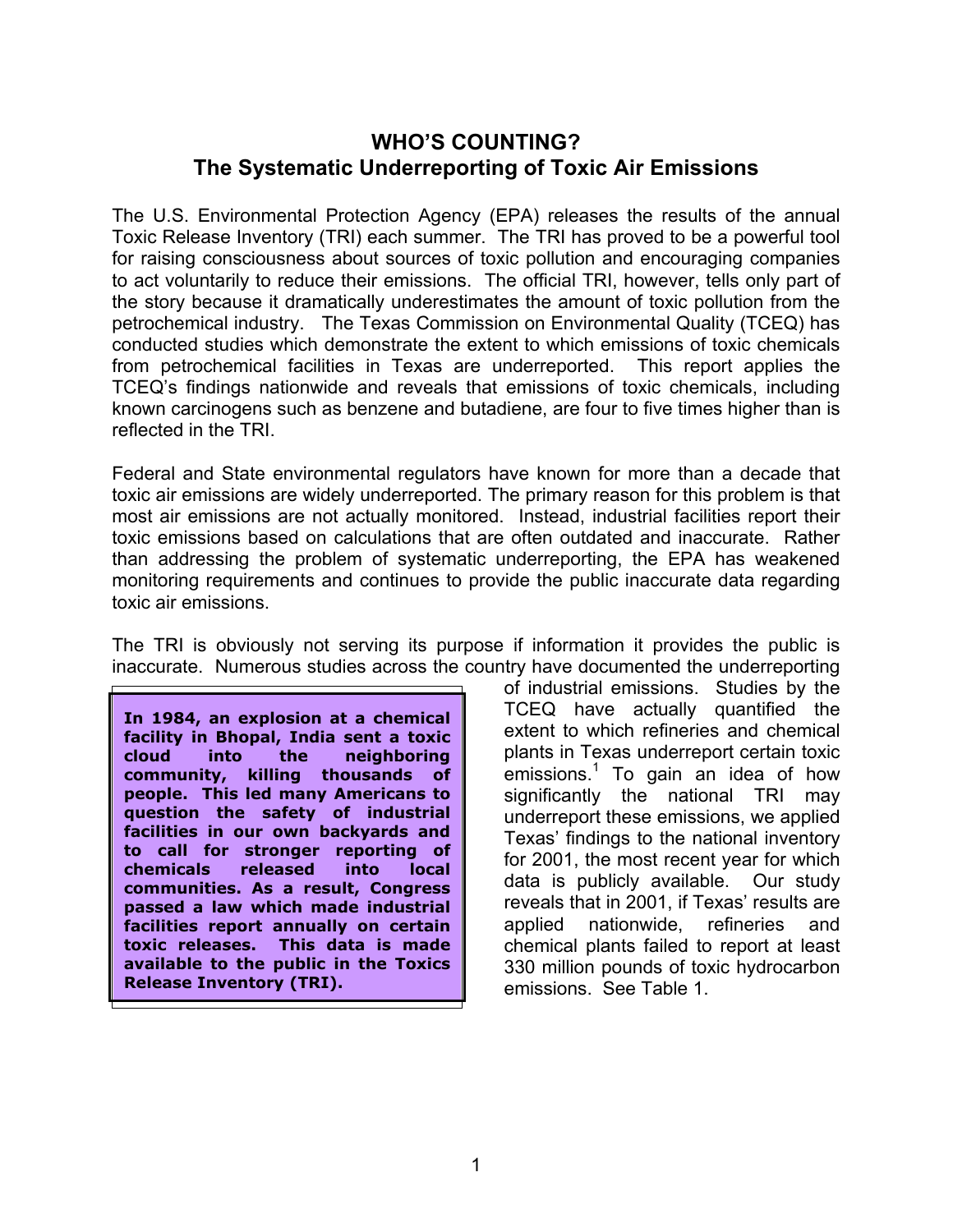

Source: See Appendix D.

While the Texas study looked only at a small subset of the chemicals reported to the TRI, applying the Texas results nationwide provides a glimpse of the startling magnitude of industry underreporting. Figure 1 compares the national reported to unreported emissions for the ten chemicals studied. It shows that releases of carcinogens such as benzene and butadiene may be four to five times higher than what is reported in the national TRI.

These findings are consistent with reports by the U.S. General Accounting Office and the EPA's Office of Inspector General, among others, which show that reported air emissions are often inaccurate and underestimated. It is time for EPA and the states to deal with the problem of inaccurate reporting of toxic releases. EPA should require more industrial sources to actually monitor their emissions. It should also improve emissions estimation methods for sources for which actual monitoring is not possible. The stakes for public health are too high for the government to continue to rely on data it knows to be inaccurate.

### **STUDY METHODOLOGY AND FINDINGS**

### *Methodology*

Numerous studies across the country have concluded that the refining and chemical manufacturing industries release significantly greater emissions than they report.<sup>2</sup> Texas was the first state to estimate the magnitude of the problem and to develop a system for adjusting reported emissions to more accurately reflect actual emissions.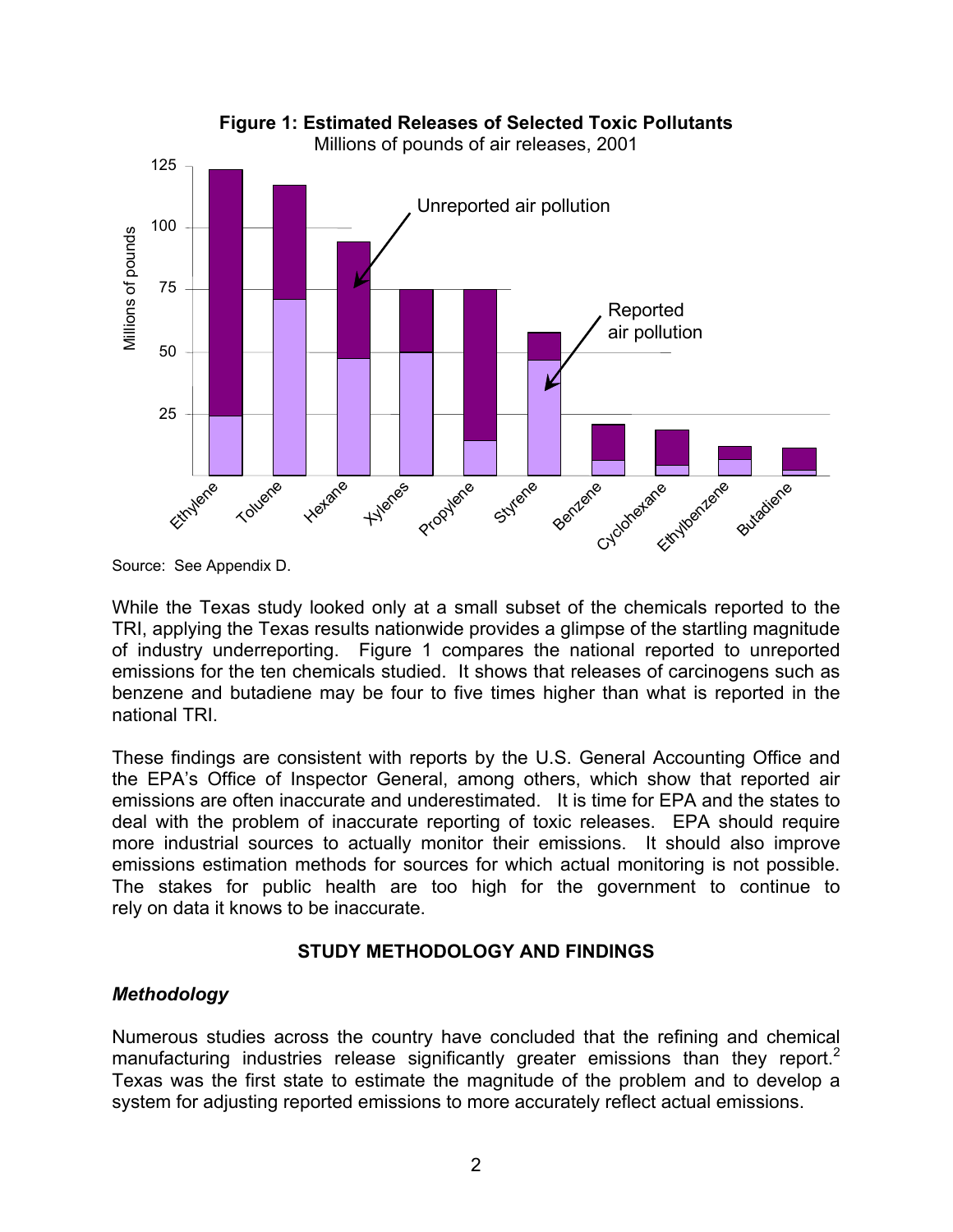Texas measured ambient quantities of select hydrocarbons in the Houston area and compared ambient quantities to reported emissions of those hydrocarbons. Texas then identified the sources of the emissions and developed "adjustment factors" to account for underreporting. <sup>3</sup> See Appendix D.

Texas officials limited their research to certain hydrocarbons believed to play a major role in causing rapid ozone formation in the Houston area. Ten of those hydrocarbons – ethylene, toluene, n-hexane, xylene, propylene, styrene, benzene, cyclohexane, ethylbenzene and 1-3 butadiene – are chemicals that are reported to the TRI. In this report, we adjusted the 2001 TRI chemical plant and refinery emissions for those ten hydrocarbons based on the Texas methodology. See Appendix D. Emissions were adjusted for only chemical plants and refineries in four Standard Industrial Codes (SICs).

It is likely that industrial sources are also underreporting many other toxic pollutant emissions. Studies similar to Texas', however, have not been conducted for the vast majority of the hundreds of pollutants reported to the TRI. This report, therefore, provides just a glimpse of a much broader problem. See Appendix E.

### *Study Results*

Applying the Texas methodology to TRI emissions for the ten selected hydrocarbons dramatically increases the amounts of those chemicals known to be in the air.

For example, according to company data reported to the 2001 TRI, nearly 6 million pounds of benzene were released into the nation's air. Adjusting the reported benzene emissions based on the Texas methodology shows the actual amount of benzene released to be more than 20 million pounds -- a 248 percent increase. Similarly, butadiene increases by 432 percent, ethylene by 417 percent, and propylene by 440 percent. See Table 1.

| <b>Toxic</b>     | <b>Reported</b> | <b>Adjusted</b> | Increase in      | <b>Percentage</b> |
|------------------|-----------------|-----------------|------------------|-------------------|
| <b>Pollutant</b> | <b>Releases</b> | <b>Releases</b> | <b>Emissions</b> | <b>Increase</b>   |
| Ethylene         | 23,918,535      | 123.641.512     | 99.722.977       | 417%              |
| Toluene          | 71.539.704      | 117.462.423     | 45.922.719       | 64%               |
| n-Hexane         | 47,644,345      | 94,415,125      | 46.770.780       | 98%               |
| Xylenes          | 49.749.888      | 75,269,958      | 25.520.070       | 51%               |
| Propylene        | 13,924,267      | 75,216,162      | 61,291,895       | 440%              |
| <b>Styrene</b>   | 46,466,141      | 57,932,698      | 11,466,557       | 25%               |
| Benzene          | 5.894.659       | 20.530.291      | 14.635.632       | 248%              |
| Cyclohexane      | 4,309,434       | 18,112,831      | 13,803,397       | 320%              |
| Ethylbenzene     | 6,547,375       | 11,893,226      | 5,345,851        | 82%               |
| 1,3-Butadiene    | 2,145,152       | 11,419,479      | 9,274,327        | 432%              |
| Total            | 272,139,500     | 605,893,705     | 333,754,205      | 123%              |

| Table 1: Air Pollution Releases, by Selected Toxic Pollutants (2001) |  |  |  |
|----------------------------------------------------------------------|--|--|--|
|                                                                      |  |  |  |

Source: See Appendix D.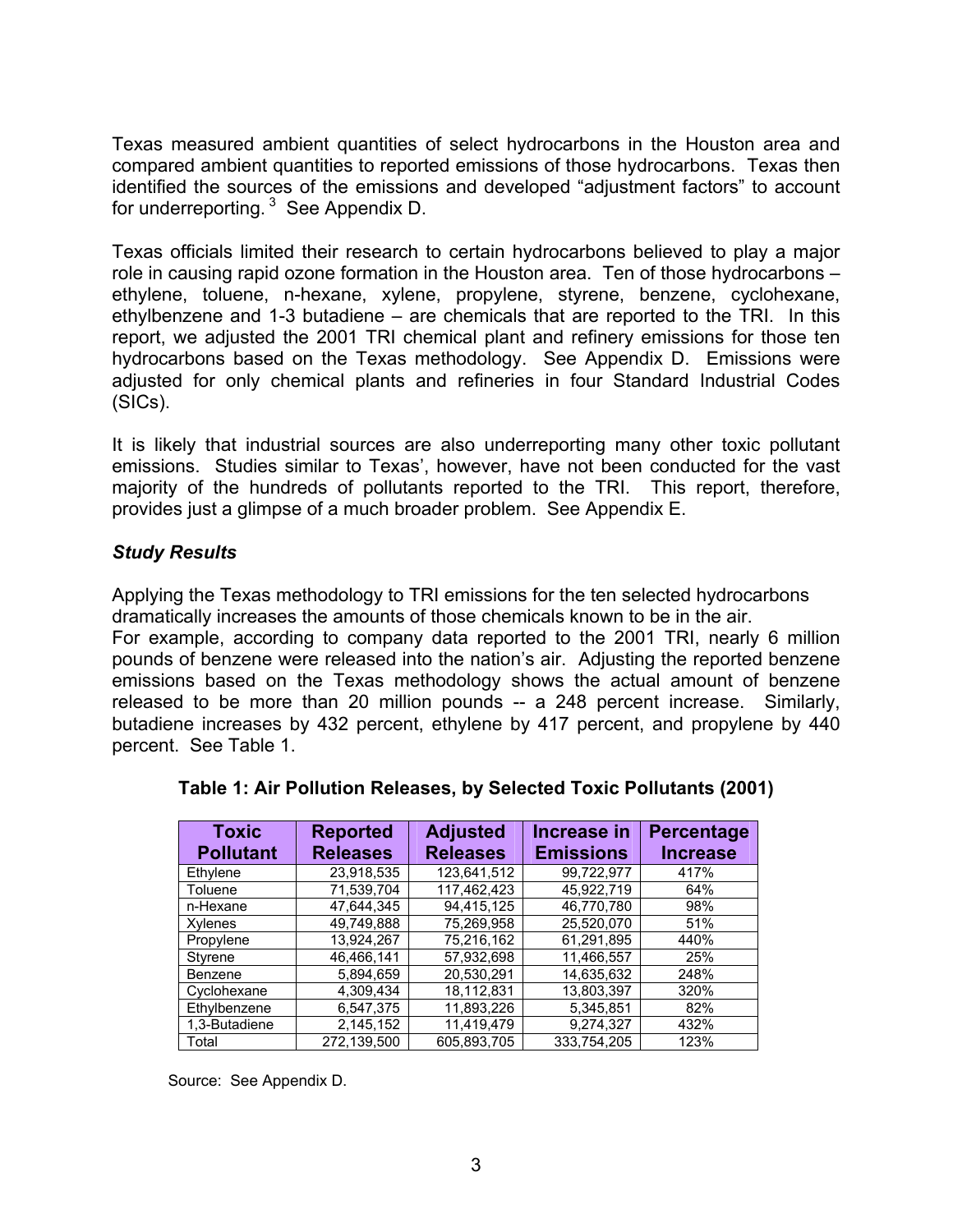Obviously, adjusting the TRI data for only ten pollutants, which are emitted primarily by petrochemical facilities, moves states such as Texas and Louisiana, which contain most of the nation's petrochemical facilities, higher in the TRI state ranking. (County rankings also shift markedly.) Texas moves from number three to number one in terms of overall quantity of air emissions. Louisiana moves from number nine to number two. The adjusted data also indicate at least five million pounds of unreported emissions in Illinois, Iowa, Kentucky, Oklahoma, Mississippi, Pennsylvania and Ohio. See Appendices A and C.

Likewise, our analysis results in individual refineries and chemical plants moving up in the TRI facility rankings. As listed in Appendix B, 14 refineries and chemical plants which do not appear on a list of the 50 plants releasing the most air pollution based on industry-reported TRI data, appear on the top 50 list based on adjusted emissions.<sup>4</sup>

The changes in the state, county and facility rankings demonstrate the magnitude of the underreported toxic air pollution problem. While sources at refineries and chemical plants, such as flares, cooling towers and leaks, have been identified by several studies as sources of underreported emissions, the fundamental problem with reliance on emission calculations, rather than actual monitoring, is far more widespread and could affect many additional air pollutants reported to the TRI.<sup>5</sup>

Adjusting just the ten pollutants included in this report shows that 16% of all toxic air emissions have been kept "off the books." If additional chemicals were adjusted, this percentage would likely grow. See Figure 2.

While numerous studies have made it clear that there is more toxic pollution in the air than is being reported, without sound monitoring and reporting methods, it is not possible to have confidence in any set of air pollution data. The widespread use of inaccurate pollution release estimates means that the public is unknowingly being exposed to far more toxic air pollution than is reported by EPA.

**Figure 2: Toxic Air Pollution Releases**  Adjusted 2001 Toxics Release Inventory



Source: See Appendix D.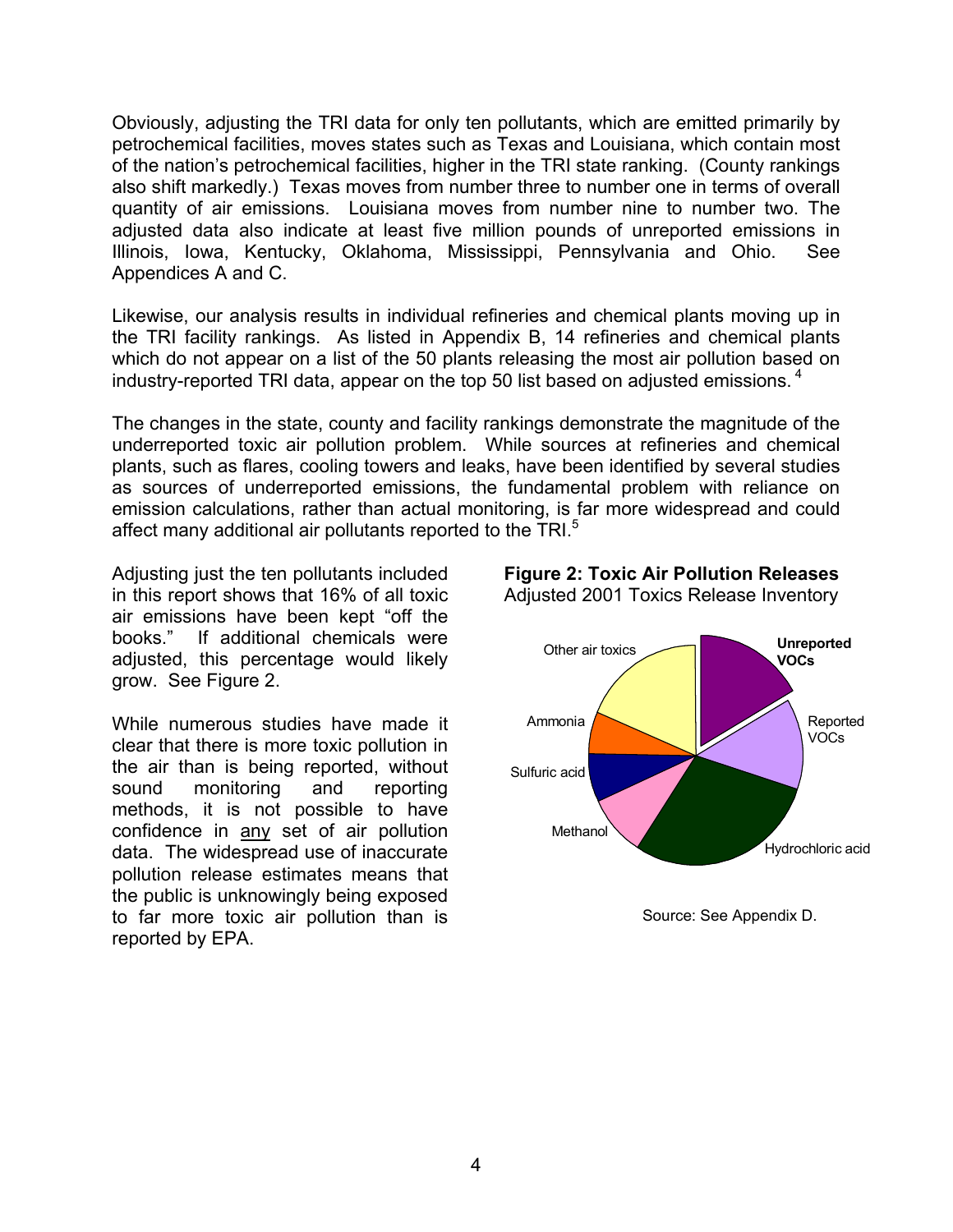### **HEALTH EFFECTS OF UNDERREPORTED EMISSIONS**

The ten pollutants studied by Texas and adjusted in this report are volatile organic compounds (VOCs). VOCs react in the air to form ozone. $6$  A number of the VOCs are also carcinogenic and otherwise toxic to humans. See Table 3. The actual health impacts of toxic air pollution releases depend on the duration and concentration of exposure. The concentration depends on both the amount of pollution released and local conditions, such as topography and weather. In addition, some of the harmful effects from VOCs are caused by secondary pollutants, such as ozone and formaldehyde, formed after the VOCs are released.

### *Short Term Exposure*

VOCs react with other chemicals in the air to form ozone. Ozone can cause acute health reactions such as respiratory distress and eye irritation, often almost immediately upon exposure. Ozone reduces breathing capacity, which is especially serious in persons with respiratory disease. Exposure to ozone also increases a person's susceptibility to allergens (such as pollen), respiratory infections and the effects of other air pollutants. Among asthmatics, exposure to ozone is associated with increased emergency room visits, hospital admissions and deaths.<sup>7</sup>

Acute health effects associated with benzene, styrene and toluene include reproductive, developmental, respiratory, central nervous system and eye problems.<sup>8</sup> In addition, VOC emissions can lead to the secondary formation of formaldehyde, a human carcinogen, and similar chemicals, which themselves cause acute health reactions. $9$ 

### *Long Term Exposure*

Long-term exposure to the ten pollutants covered in this report is associated with serious health effects. Both benzene and 1,3-butadiene are carcinogens associated with cancers including leukemia. Benzene is ranked by EPA as one of two chemicals posing the greatest national cancer risk. Butadiene is listed by EPA as one of the two most significant probable carcinogens contributing to regional cancer risk.<sup>10</sup>

All ten pollutants are also associated with the risk of one or more non-cancer chronic diseases, especially respiratory and developmental diseases, as described in Table 2.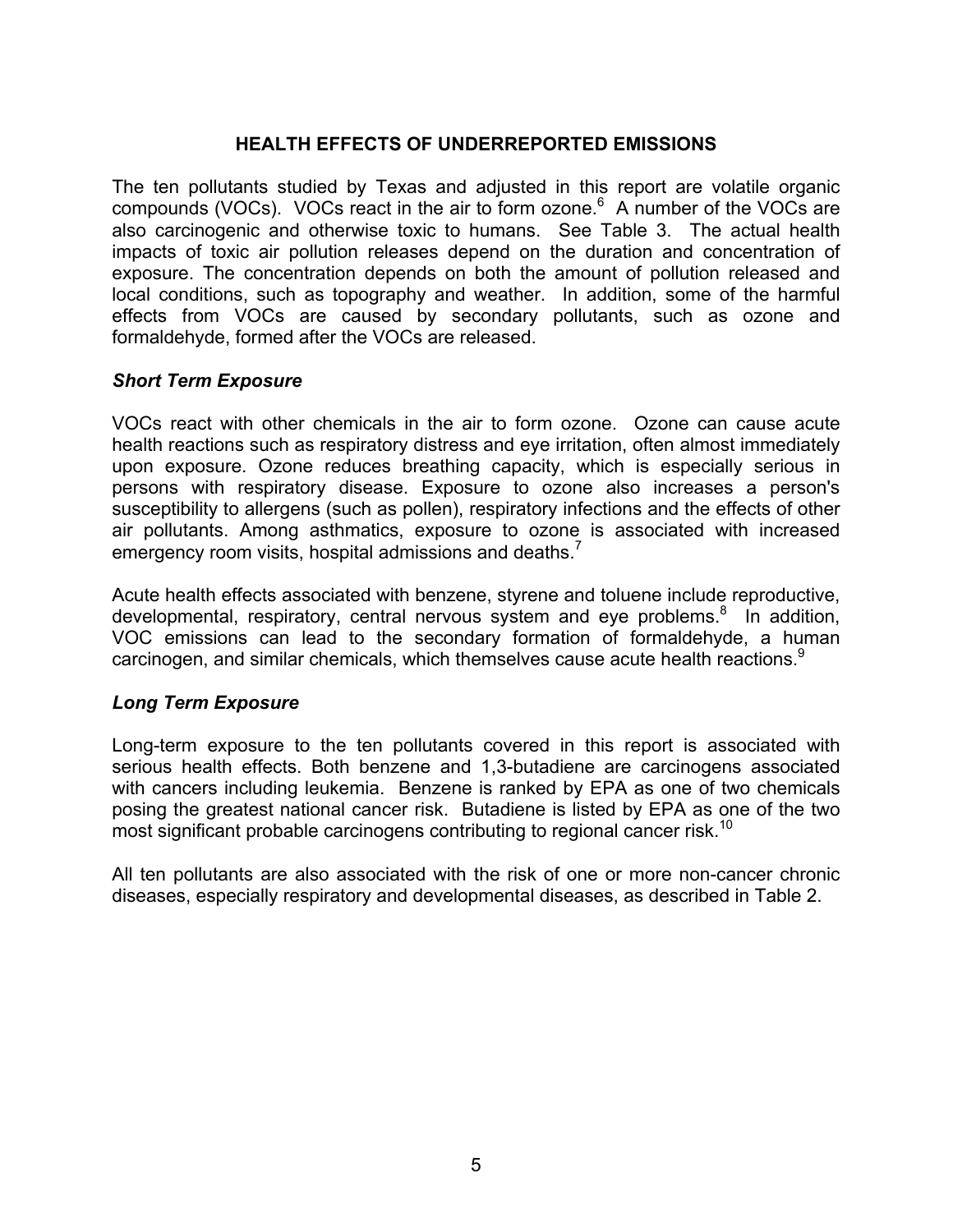**Table 2: Non-cancer Chronic Disease Reference Concentrations and Endpoints** 

|                | Reference<br>billion)<br>Concentration<br>per<br>Inhalation<br>(parts | Reference<br>Concentration <sup>11</sup><br>৳<br><b>Source</b><br>Inhalation | Blood<br>ŏ<br>Toxicity<br>Cardiovascular | Toxicity<br><b>Developmental</b> | <b>Endocrine Toxicity</b> | Liver<br>៦<br>Gastrointestinal<br>Toxicity | Immunotoxicity | Toxicity<br>Kidney | Neurotoxicity | Toxicity<br>Reproductive | Toxicity<br>Respiratory | Organ<br>Toxicity<br><b>Sense</b><br>ŏ<br><b>Skin</b> |
|----------------|-----------------------------------------------------------------------|------------------------------------------------------------------------------|------------------------------------------|----------------------------------|---------------------------|--------------------------------------------|----------------|--------------------|---------------|--------------------------|-------------------------|-------------------------------------------------------|
| Benzene        | 19                                                                    | OEHHA-CREL                                                                   | ✓                                        | $\checkmark$                     | ✓                         | ✓                                          | ✓              |                    | ✓             |                          | ✓                       | $\checkmark$                                          |
| 1,3-Butadiene  | 9.04                                                                  | OEHHA-CREL                                                                   | $\checkmark$                             | ✓                                |                           | ✓                                          |                |                    |               | ✓                        | ✓                       | $\checkmark$                                          |
| Cyclohexane    | 780                                                                   | <b>TRI</b>                                                                   |                                          |                                  |                           |                                            |                |                    |               |                          |                         |                                                       |
| Ethylbenzene   | 460                                                                   | OEHHA-CREL                                                                   | $\checkmark$                             | $\checkmark$                     | ✓                         | ✓                                          |                | ✓                  |               | ✓                        | ✓                       | $\checkmark$                                          |
| Ethylene       | 17,000                                                                | OEHHA-CREL                                                                   |                                          |                                  |                           |                                            |                |                    |               |                          | ✓                       |                                                       |
| n-Hexane       | 2,000                                                                 | OEHHA-CREL                                                                   |                                          | ✓                                |                           |                                            |                |                    |               | ✓                        | $\checkmark$            | $\checkmark$                                          |
| Propylene      | 1,700                                                                 | OEHHA-CREL                                                                   |                                          |                                  |                           |                                            |                |                    |               |                          | $\checkmark$            |                                                       |
| Styrene        | 120                                                                   | OEHHA-CREL                                                                   | ✓                                        | $\checkmark$                     | ✓                         | ✓                                          | ✓              | ✓                  |               | $\checkmark$             | $\checkmark$            | $\checkmark$                                          |
| <b>Toluene</b> | 80                                                                    | OEHHA-CREL                                                                   | $\checkmark$                             | ✓                                |                           | $\checkmark$                               | ✓              | ✓                  |               | ✓                        | $\checkmark$            | $\checkmark$                                          |
| Xylenes        | 46                                                                    | <b>OEHHA-CREL</b>                                                            | ✓                                        | ✓                                |                           | ✓                                          | $\checkmark$   |                    |               |                          | ✓                       | $\checkmark$                                          |

Source: See note 11.

Note: The inhalation reference concentration is an official estimate of the daily exposure to the human population (including sensitive subgroups) that is likely to not cause an appreciable risk of deleterious effects over a lifetime.

The lack of accurate information regarding toxic emissions means that the public may be exposed to unhealthy levels of toxics without their knowledge. It also means that states and local agencies may be developing their state implementation plans – local air pollution clean-up plans - based on incorrect emission estimates. The result may be time and money spent on plans that will not result in compliance with health-based air quality standards.

### **ENVIRONMENTAL PROTECTION AGENCY INACTION**

### *Documentation of Problem*

EPA and states have known for more than a decade that emissions are systematically underreported, but have not taken adequate steps to address the problem. As has been documented in numerous studies and reports, the root problem is the lack of adequate emissions monitoring. Instead of actually monitoring many air emissions, industry uses unreliable calculation methods for estimating emissions.

International studies since the early 1990s have shown that actual hydrocarbon emissions were underestimated in emissions inventories.12 Likewise, a 1999 report published by the Minority Staff on the U.S. House of Representatives Committee on Government Reform found refineries vastly underreport leaks from valves, adding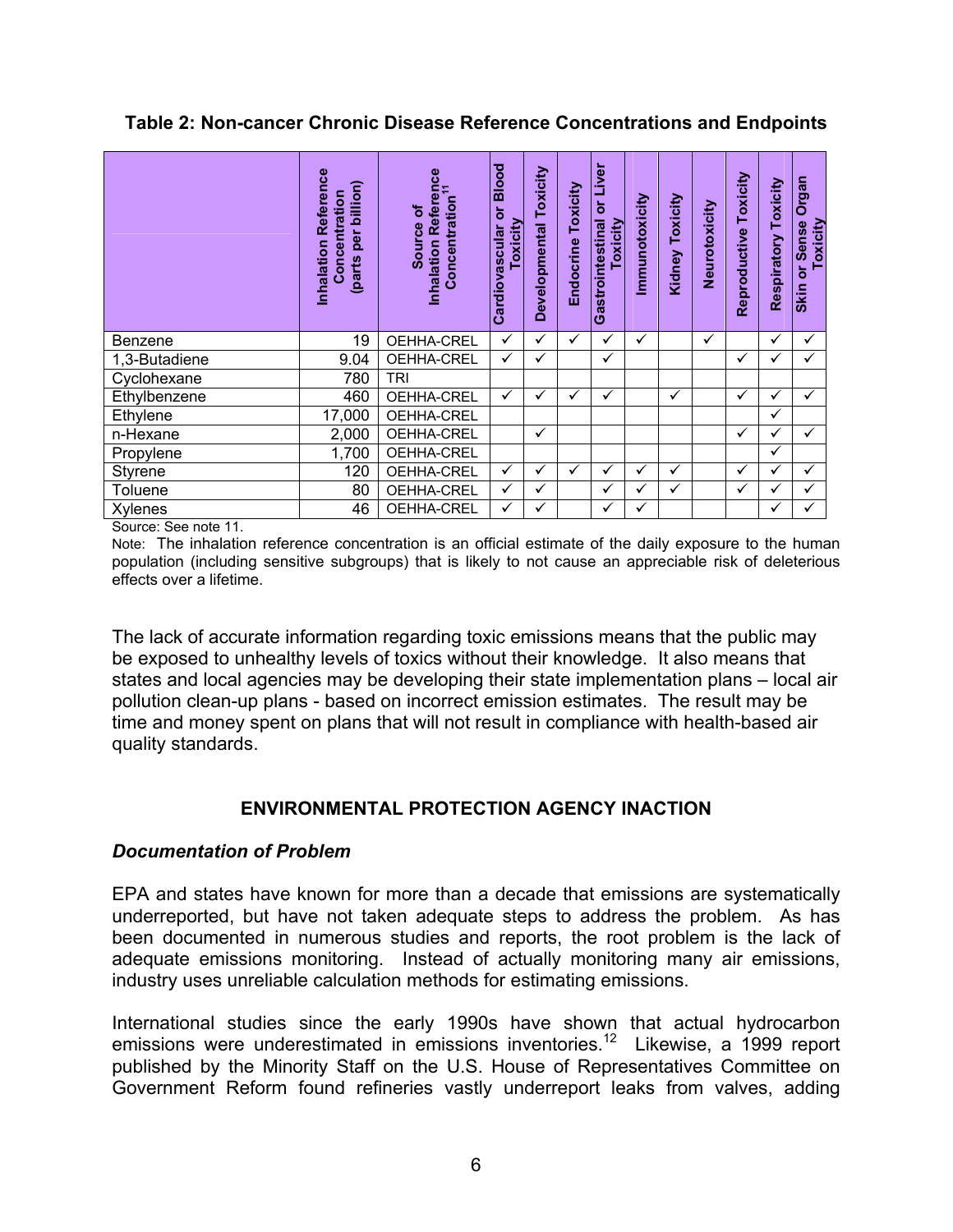millions of pounds of harmful pollutants to the atmosphere each year, including over 80 million pounds of VOCs and over 15 million pounds of toxic pollutants.<sup>13</sup>

In 2001, the U.S. General Accounting Office (GAO) called on EPA to improve its oversight of emissions reporting from large facilities. The GAO study documented that only four percent of all emissions "determinations" used direct monitoring or testing. The other 96 percent were based on estimates calculated using emissions factors.<sup>14</sup> Emissions factors were developed by EPA as a means of estimating the long-term average emissions for all facilities in a particular source category. These factors do not reflect the variations within a source category due to different processes, controls or operating systems at individual facilities. The factors, therefore, are often not accurate for calculating a particular facility's emissions.

EPA itself developed a rating system for the accuracy of its emission factors. As of 1999, EPA had rated seventy-five percent of its emission factors. Twenty-nine percent of the emission factors were rated average or above. Forty-six percent were rated below average or poor.<sup>15</sup> Despite this poor rating, these emission factors are still the basis for many facilities' toxic emission estimates.

In 2004, the EPA's Office of Inspector General issued its own report regarding the agency's methods for calculating air toxic emissions. That report confirmed that toxic air emissions data submitted by the states is inconsistent and that EPA's emission factors for toxic emissions are not reliable.<sup>16</sup>

A number of state and local studies have likewise documented the problem of inaccurate air emission reporting. In addition to the Texas studies, the California Bay Area Air Quality Management District (BAAQMD), the University of California at Irvine (UCI), and the Mid-Atlantic Regional Air Management Association (MARAMA) have conducted studies of their own. The BAAQMD studies documented inadequacies in the reporting of emissions from pressure relief devices and from flares at petroleum refineries.17 The UCI study found ambient levels of alkane hydrocarbons in the Southwest to be higher than reported.<sup>18</sup> The MARAMA study concluded that VOC pollution in Philadelphia area ambient air is greater than the emissions reported by industry. MARAMA found that emissions from refineries, in particular emissions from flares, cooling towers and non-routine operations, are likely underestimated.<sup>19</sup>

### *EPA's Response*

In spite of this evidence, EPA has failed to improve monitoring and reporting of toxic air pollution. In fact, EPA has moved in the opposite direction and has weakened some federal monitoring requirements.

In 2000, EPA proposed regulations that would have standardized the types of toxics data gathered by the states, as well as the methods used to calculate emissions. Despite the fact, however, that seventeen out of the twenty-two state and local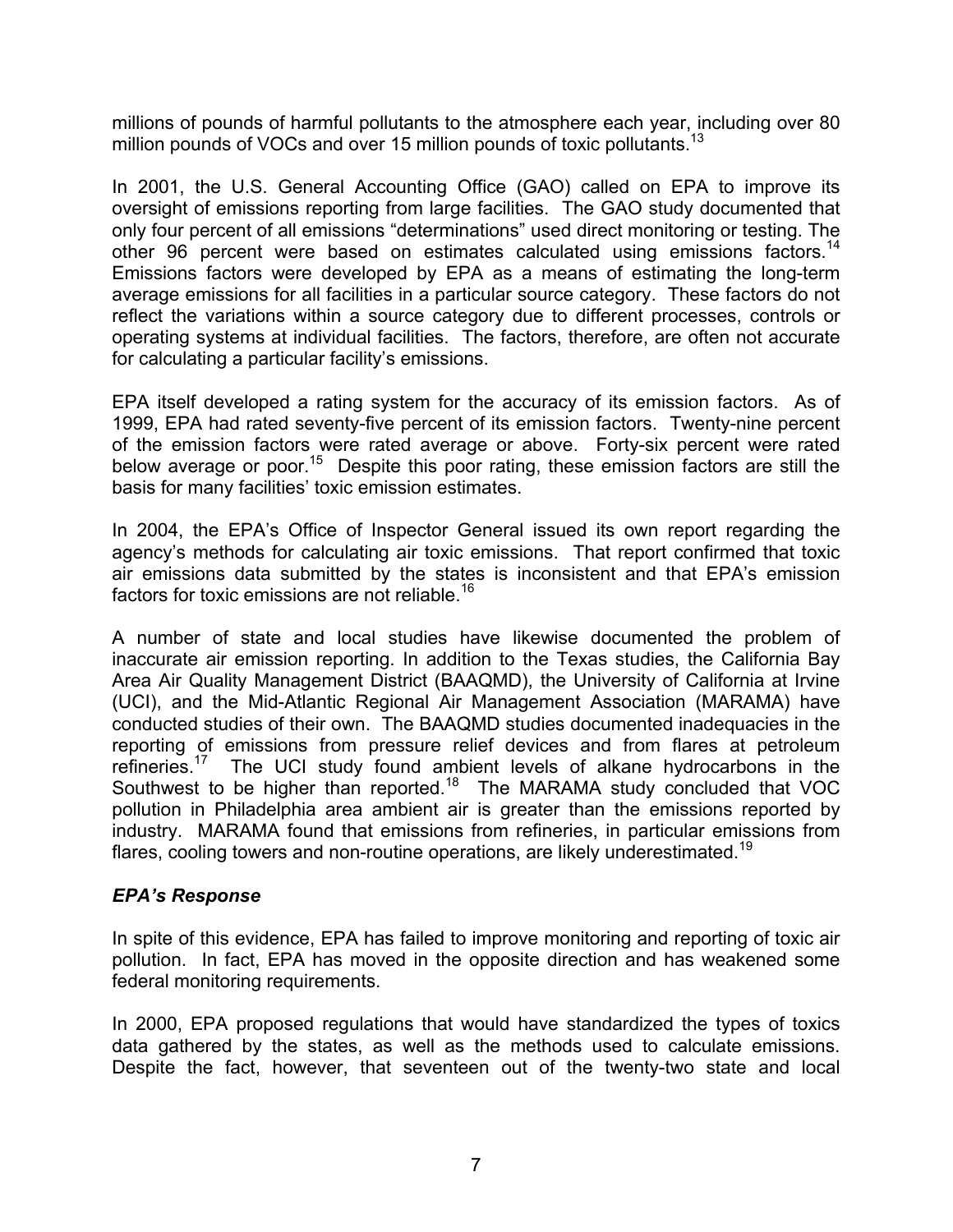governments commenting on the proposed regulations favored toxics reporting requirements, the toxics provisions were dropped from the regulations.<sup>20</sup>

Likewise, EPA established an Emission Inventory Improvement Program (EIIP), which was designed to develop standard procedures for collecting and reporting emissions data. The EIIP workgroup officials, however, decided to eliminate toxics emissions estimation from their scope of work. The EIIP is no longer active due to lack of funding. $21$ 

Recently, the EPA's Emissions Factors and Policy Applications Group (EFPAG) held a workshop to discuss the use of emission factors. Its survey of various stakeholders suggested that:

- EPA appears to have disinvested from the emissions factors program;
- Emissions factors are being misused;
- Emissions factors and the associated information are sometimes difficult to find; and
- There are many sources with few, old, poor or no emissions factors, as well as many sources with factors of unknown quality.

The EFPAG is expected to produce a "decision on options for further development" by April 2005, but does not have any specific goals for requiring improvements to emissions monitoring or reporting.<sup>22</sup>

Finally, in 2004 EPA adopted new rules that actually weakened air emission reporting requirements.<sup>23</sup> Pursuant to Title V of the Clean Air Act, EPA's old rules required that major air pollution sources conduct monitoring sufficient to reveal whether or not the source was complying with federal pollution limits. This provision was used by states and EPA to add monitoring to Title V permits whenever additional monitoring was necessary to track facilities' compliance. In 2004, EPA revised these rules to only require monitoring that occurs more than once every five years. Such infrequent monitoring is clearly inadequate for tracking compliance and means that more sources will be using emission calculations and estimations, rather than actual monitoring, to report emissions. This is obviously a step in the wrong direction.

EPA has shirked its responsibility to provide the public with accurate information regarding toxic emissions. Overwhelming evidence indicates that EPA's emission factors are inaccurate for developing emission estimates. Additional real monitoring of air emissions sources is clearly needed. Yet, instead of improving monitoring requirements, EPA appears to be moving in the opposite direction by weakening residual monitoring requirements. Unfortunately, most states have done little to pick up the slack  $^{24}$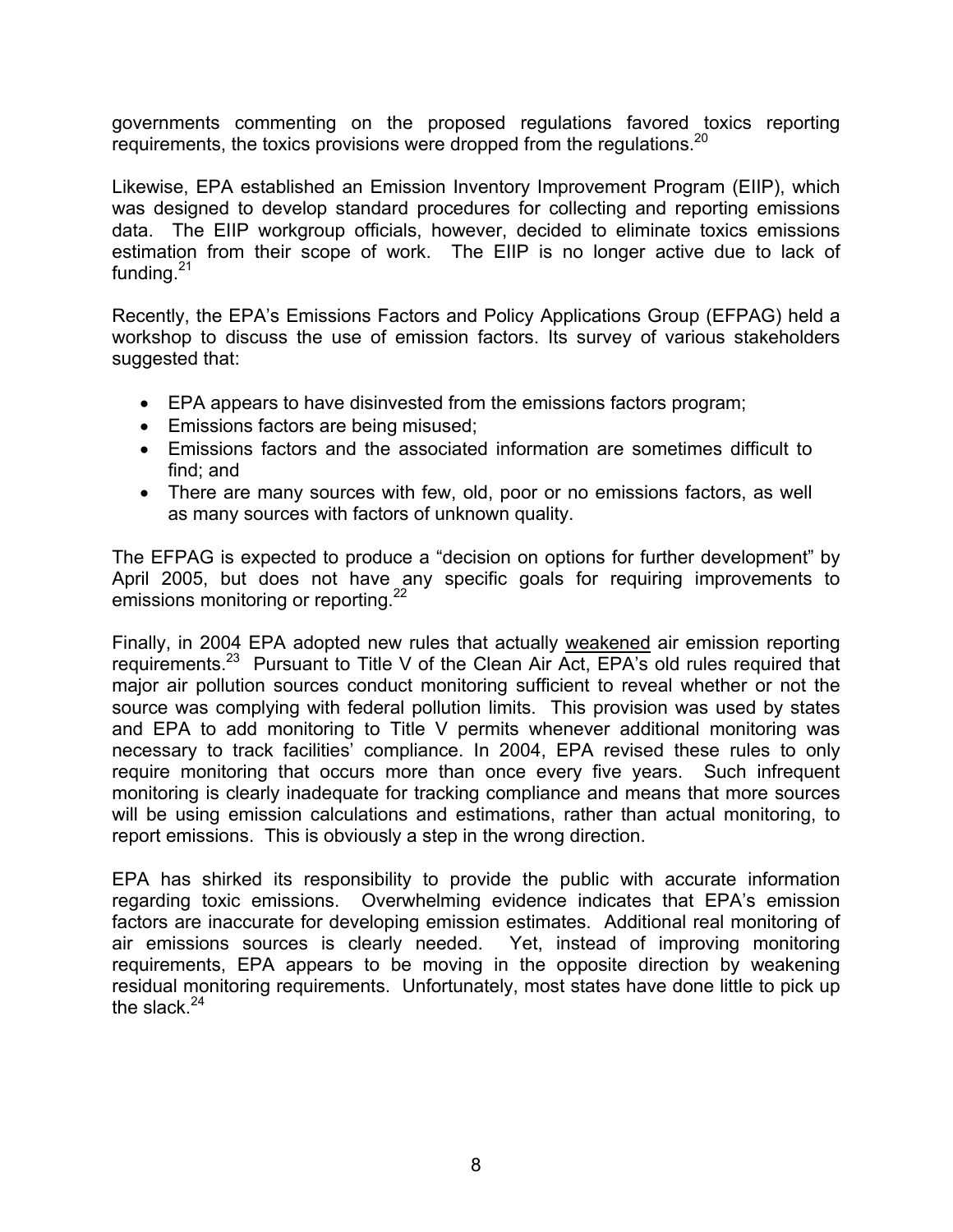### **RECOMMENDATIONS**

The primary purpose of the Toxics Release Inventory is to provide members of the public with information regarding toxic releases in their communities. This information is intended to "empower citizens, through information, to hold companies and local governments accountable in terms of how toxic chemicals are managed.<sup>"25</sup> Instead, because EPA continues to knowingly allow industrial facilities to underreport toxic emissions, the public remains in the dark about the true extent of their exposure.

In order to fulfill its mandate to protect public health and the environment and to make the TRI the useful tool it is intended to be, EPA should take the following steps:

- EPA should amend its Title V regulations to clearly require that all major sources conduct monitoring sufficient to demonstrate whether or not they are in compliance their federal emission limits.
- EPA should prioritize review of state-issued Title V permits to ensure that adequate monitoring is required.
- EPA should set a schedule to re-examine its emission factors within two years. Priority should be placed on emissions factors for toxic chemicals and on those that are known to be unreliable. These include flares, fugitives and cooling towers at refineries and chemical plants.
- EPA should clarify that its emission factors should not be used in the permitting process (for determining permit applicability or emission limits) or for permit fee calculations. Instead, actual emissions estimates based on plant-specific data should be used.

Likewise, states should take independent action to ensure that state-issued Title V permits require adequate monitoring, and that emission factors are not the sole basis for emissions estimates used in other circumstances such as fee calculations.

Industry and the government have known for years that the calculation methods used to report most emissions are inaccurate. It is time to significantly increase the number of air pollution sources that are actually monitored and to improve emission calculation methods for those that are not. The public deserves to know the true extent of toxic pollution in the air.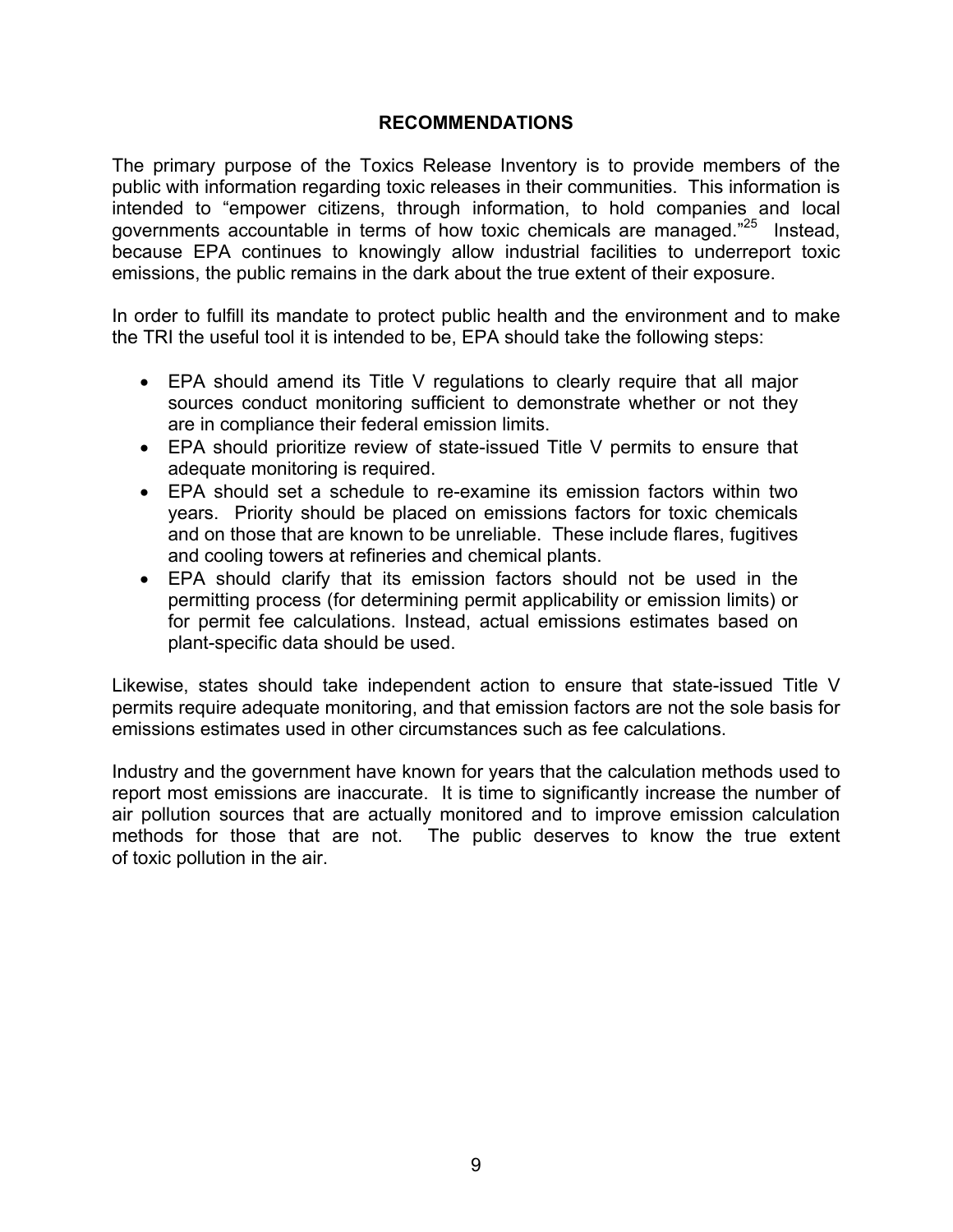| <b>Unadjusted</b><br>Adjusted<br>Unadjusted<br>Adjusted<br><b>Total</b><br>Adjusted<br>17,579<br>(20%)<br>Total<br>1,679,373,058<br>2,013,127,265<br>333,754,209<br>3<br>1<br>159,600,455<br>(155%)<br>1,164<br>Texas<br>102,748,862<br>262,349,318<br>9<br>2<br>(74%)<br>303<br>Louisiana<br>75,960,815<br>132,039,732<br>56,078,917<br>3<br>1<br>1,243<br>Ohio<br>121,295,468<br>126,526,777<br>5,231,309<br>(4%)<br>2<br>4<br>(1%)<br>625<br>North Carolina<br>115,130,332<br>116,514,604<br>1,384,272<br>5<br>5<br>89,034,059<br>(6%)<br>960<br>Pennsylvania<br>94,684,007<br>5,649,948<br>4<br>$\,6$<br>(3%)<br>537<br>91,834,154<br>94,289,528<br>2,455,374<br>Georgia | 817<br>169<br>72<br>39<br>19<br>39<br>21<br>12<br>18<br>13<br>20<br>38<br>21<br>19<br>16 |
|------------------------------------------------------------------------------------------------------------------------------------------------------------------------------------------------------------------------------------------------------------------------------------------------------------------------------------------------------------------------------------------------------------------------------------------------------------------------------------------------------------------------------------------------------------------------------------------------------------------------------------------------------------------------------|------------------------------------------------------------------------------------------|
|                                                                                                                                                                                                                                                                                                                                                                                                                                                                                                                                                                                                                                                                              |                                                                                          |
|                                                                                                                                                                                                                                                                                                                                                                                                                                                                                                                                                                                                                                                                              |                                                                                          |
|                                                                                                                                                                                                                                                                                                                                                                                                                                                                                                                                                                                                                                                                              |                                                                                          |
|                                                                                                                                                                                                                                                                                                                                                                                                                                                                                                                                                                                                                                                                              |                                                                                          |
|                                                                                                                                                                                                                                                                                                                                                                                                                                                                                                                                                                                                                                                                              |                                                                                          |
|                                                                                                                                                                                                                                                                                                                                                                                                                                                                                                                                                                                                                                                                              |                                                                                          |
|                                                                                                                                                                                                                                                                                                                                                                                                                                                                                                                                                                                                                                                                              |                                                                                          |
|                                                                                                                                                                                                                                                                                                                                                                                                                                                                                                                                                                                                                                                                              |                                                                                          |
| $\overline{7}$<br>6<br>(3%)<br>485<br>Florida<br>83,429,911<br>86,224,989<br>2,795,079                                                                                                                                                                                                                                                                                                                                                                                                                                                                                                                                                                                       |                                                                                          |
| 7<br>8<br>(5%)<br>516<br>Tennessee<br>79,573,558<br>83,868,544<br>4,294,986                                                                                                                                                                                                                                                                                                                                                                                                                                                                                                                                                                                                  |                                                                                          |
| 8<br>$\boldsymbol{9}$<br>(4%)<br>823<br>Indiana<br>77,828,675<br>80,763,882<br>2,935,208                                                                                                                                                                                                                                                                                                                                                                                                                                                                                                                                                                                     |                                                                                          |
| 10<br>10<br>(5%)<br>428<br>Alabama<br>79,601,088<br>4,033,278<br>75,567,809                                                                                                                                                                                                                                                                                                                                                                                                                                                                                                                                                                                                  |                                                                                          |
| 12<br>11<br>(30%)<br>984<br>Illinois<br>59,411,352<br>76,969,827<br>17,558,475                                                                                                                                                                                                                                                                                                                                                                                                                                                                                                                                                                                               |                                                                                          |
| 13<br>12<br>58,703,794<br>66,932,976<br>(14%)<br>365<br>Kentucky<br>8,229,183                                                                                                                                                                                                                                                                                                                                                                                                                                                                                                                                                                                                |                                                                                          |
| 13<br>11<br>West Virginia<br>59,430,131<br>62,491,478<br>3,061,347<br>(5%)<br>154                                                                                                                                                                                                                                                                                                                                                                                                                                                                                                                                                                                            |                                                                                          |
| 14<br>14<br>(4%)<br>371<br>57,216,768<br>59,650,979<br>2,434,211<br>Virginia                                                                                                                                                                                                                                                                                                                                                                                                                                                                                                                                                                                                 |                                                                                          |
| 15<br>15<br>670<br>Michigan<br>56,656,492<br>59,521,413<br>2,864,921<br>(5%)                                                                                                                                                                                                                                                                                                                                                                                                                                                                                                                                                                                                 | 17                                                                                       |
| 16<br>16<br>South Carolina<br>54,977,393<br>(5%)<br>414<br>57,815,803<br>2,838,410                                                                                                                                                                                                                                                                                                                                                                                                                                                                                                                                                                                           | 24                                                                                       |
| 17<br>17<br>260<br>42,760,494<br>(15%)<br>Mississippi<br>37,063,726<br>5,696,768                                                                                                                                                                                                                                                                                                                                                                                                                                                                                                                                                                                             | 11                                                                                       |
| 18<br>18<br>(1%)<br>139<br>36,076,213<br>36,472,618<br>396,405<br>Maryland                                                                                                                                                                                                                                                                                                                                                                                                                                                                                                                                                                                                   | 6                                                                                        |
| 19<br>19<br>(1%)<br>Missouri<br>296,921<br>443<br>34,177,643<br>34,474,563<br>22<br>20<br>(36%)<br>301                                                                                                                                                                                                                                                                                                                                                                                                                                                                                                                                                                       | 13<br>6                                                                                  |
| 8,766,540<br>24,332,303<br>33,098,843<br>lowa<br>20<br>21<br>(8%)<br>534<br>New York                                                                                                                                                                                                                                                                                                                                                                                                                                                                                                                                                                                         | 10                                                                                       |
| 29,629,649<br>32,061,690<br>2,432,041<br>21<br>22<br>(1%)<br>25,139,472<br>25,368,060<br>228,588<br>659<br>Wisconsin                                                                                                                                                                                                                                                                                                                                                                                                                                                                                                                                                         | 13                                                                                       |
| 26<br>23<br>231<br>Oklahoma<br>17,377,943<br>24,556,376<br>7,178,433<br>(41%)                                                                                                                                                                                                                                                                                                                                                                                                                                                                                                                                                                                                | 9                                                                                        |
| 24<br>24<br>1,096<br>California<br>20,020,008<br>23, 197, 253<br>3,177,245<br>(16%)                                                                                                                                                                                                                                                                                                                                                                                                                                                                                                                                                                                          | 48                                                                                       |
| 23<br>25<br>294<br>Arkansas<br>20,036,562<br>22,814,006<br>2,777,445<br>(14%)                                                                                                                                                                                                                                                                                                                                                                                                                                                                                                                                                                                                | 10                                                                                       |
| 25<br>26<br>(5%)<br>138<br>Utah<br>19,220,667<br>20,227,815<br>1,007,148                                                                                                                                                                                                                                                                                                                                                                                                                                                                                                                                                                                                     | $\overline{7}$                                                                           |
| 27<br>27<br>(25%)<br>219<br>Kansas<br>14,768,804<br>18,402,787<br>3,633,983                                                                                                                                                                                                                                                                                                                                                                                                                                                                                                                                                                                                  | 6                                                                                        |
| 31<br>28<br>New Jersey<br>13,809,784<br>17,160,850<br>(24%)<br>447<br>3,351,066                                                                                                                                                                                                                                                                                                                                                                                                                                                                                                                                                                                              | 31                                                                                       |
| 29<br>29<br>(18%)<br>236<br>14,295,076<br>16,901,772<br>2,606,696<br>Washington                                                                                                                                                                                                                                                                                                                                                                                                                                                                                                                                                                                              | $\overline{7}$                                                                           |
| 30<br>28<br>14,556,276<br>(7%)<br>115<br>Puerto Rico<br>15,511,015<br>954,739                                                                                                                                                                                                                                                                                                                                                                                                                                                                                                                                                                                                | 7                                                                                        |
| 31<br>30<br>(8%)<br>334<br>Minnesota<br>14,252,131<br>15,436,857<br>1,184,726                                                                                                                                                                                                                                                                                                                                                                                                                                                                                                                                                                                                | 4                                                                                        |
| 32<br>32<br>(3%)<br>214<br>12,914,088<br>13,272,687<br>358,598<br>Oregon                                                                                                                                                                                                                                                                                                                                                                                                                                                                                                                                                                                                     | $\mathbf 5$                                                                              |
| 33<br>33<br>(1%)<br>Nebraska<br>7,875,435<br>7,923,714<br>48,279<br>136                                                                                                                                                                                                                                                                                                                                                                                                                                                                                                                                                                                                      | 3                                                                                        |
| 34<br>34<br>(2%)<br>351<br>Massachusetts<br>7,447,906<br>7,626,692<br>178,786                                                                                                                                                                                                                                                                                                                                                                                                                                                                                                                                                                                                | 14                                                                                       |
| 35<br>35<br>59<br>6,651,525<br>7,163,816<br>512,291<br>(8%)<br>Delaware                                                                                                                                                                                                                                                                                                                                                                                                                                                                                                                                                                                                      | $\mathbf 5$                                                                              |
| 37<br>36<br>(20%)<br>247<br>Connecticut<br>4,821,957<br>5,771,210<br>949,253                                                                                                                                                                                                                                                                                                                                                                                                                                                                                                                                                                                                 | $\boldsymbol{9}$                                                                         |
| 37<br>41<br>34<br>North Dakota<br>5,620,782<br>1,292,551<br>(30%)<br>4,328,230                                                                                                                                                                                                                                                                                                                                                                                                                                                                                                                                                                                               | $\overline{\mathbf{c}}$                                                                  |
| 36<br>38<br>69<br>Idaho<br>5,446,812<br>(9%)<br>5,000,464<br>446,348                                                                                                                                                                                                                                                                                                                                                                                                                                                                                                                                                                                                         | 1                                                                                        |
| 39<br>42<br>40<br>Montana<br>4,292,997<br>4,988,637<br>(16%)<br>695,640                                                                                                                                                                                                                                                                                                                                                                                                                                                                                                                                                                                                      | 4                                                                                        |
| 38<br>85<br>40<br>4,657,404<br>4,657,404<br>Maine                                                                                                                                                                                                                                                                                                                                                                                                                                                                                                                                                                                                                            |                                                                                          |
| (4% )<br>40<br>41<br>4,496,284<br>4,653,904<br>157,620<br>93<br>New Hampshire                                                                                                                                                                                                                                                                                                                                                                                                                                                                                                                                                                                                | 2                                                                                        |
| 39<br>42<br>4,600,105<br>4,606,964<br>6,859<br>(0%)<br>205<br>Arizona                                                                                                                                                                                                                                                                                                                                                                                                                                                                                                                                                                                                        | $\overline{\mathbf{c}}$                                                                  |
| 43<br>43<br>(8%)<br>Colorado<br>3,629,554<br>3,916,102<br>286,548<br>149                                                                                                                                                                                                                                                                                                                                                                                                                                                                                                                                                                                                     | $\mathbf 5$                                                                              |
| 44<br>44<br>$(11\%)$<br>Alaska<br>3,201,013<br>3,550,343<br>349,330<br>27                                                                                                                                                                                                                                                                                                                                                                                                                                                                                                                                                                                                    | 4                                                                                        |
| 46<br>45<br>2,379,957<br>3,073,986<br>(29%)<br>33<br>Hawaii<br>694,029                                                                                                                                                                                                                                                                                                                                                                                                                                                                                                                                                                                                       | $\overline{\mathbf{c}}$                                                                  |
| 45<br>46<br>75<br>Nevada<br>2,728,933<br>2,755,236<br>26,304<br>(1%)                                                                                                                                                                                                                                                                                                                                                                                                                                                                                                                                                                                                         | 1                                                                                        |
| 47<br>(29%)<br>37<br>47<br>533,124<br>Wyoming<br>1,817,602<br>2,350,726                                                                                                                                                                                                                                                                                                                                                                                                                                                                                                                                                                                                      | 5                                                                                        |
| 49<br>48<br>53<br>New Mexico<br>1,072,357<br>2,139,926<br>1,067,569<br>$(100\%)$                                                                                                                                                                                                                                                                                                                                                                                                                                                                                                                                                                                             | 3                                                                                        |
| 49<br>52<br>48<br>South Dakota<br>1,799,135<br>1,801,350<br>2,215<br>$(0\%)$                                                                                                                                                                                                                                                                                                                                                                                                                                                                                                                                                                                                 | $\overline{\mathbf{c}}$                                                                  |
| 50<br>50<br>5<br>892,660<br>1,757,536<br>864,876<br>(97%)<br>Virgin Islands (US)                                                                                                                                                                                                                                                                                                                                                                                                                                                                                                                                                                                             | $\mathbf{1}$                                                                             |
| 51<br>51<br>824,582<br>(18%)<br>92<br>Rhode Island<br>974,454<br>149,872<br>52<br>52<br>192,898<br>192,898<br>6<br>Guam                                                                                                                                                                                                                                                                                                                                                                                                                                                                                                                                                      | $\overline{\mathbf{c}}$                                                                  |
| 53<br>53<br>22<br>Vermont<br>136,536<br>136,536                                                                                                                                                                                                                                                                                                                                                                                                                                                                                                                                                                                                                              |                                                                                          |
| 54<br>3<br>District of Columbia<br>54<br>40,733<br>40,733                                                                                                                                                                                                                                                                                                                                                                                                                                                                                                                                                                                                                    |                                                                                          |
| 3<br>N. Mariana Islands<br>55<br>55<br>7,953<br>7,953                                                                                                                                                                                                                                                                                                                                                                                                                                                                                                                                                                                                                        |                                                                                          |
| 6,920<br>1<br>American Samoa<br>56<br>56<br>6,920                                                                                                                                                                                                                                                                                                                                                                                                                                                                                                                                                                                                                            |                                                                                          |

### **APPENDIX A: Toxic Air Pollution by State** (pounds released in 2001)

Source: US Environmental Protection Agency, 2001 Toxics Release Inventory. Adjustments calculated by Grassroots Connection.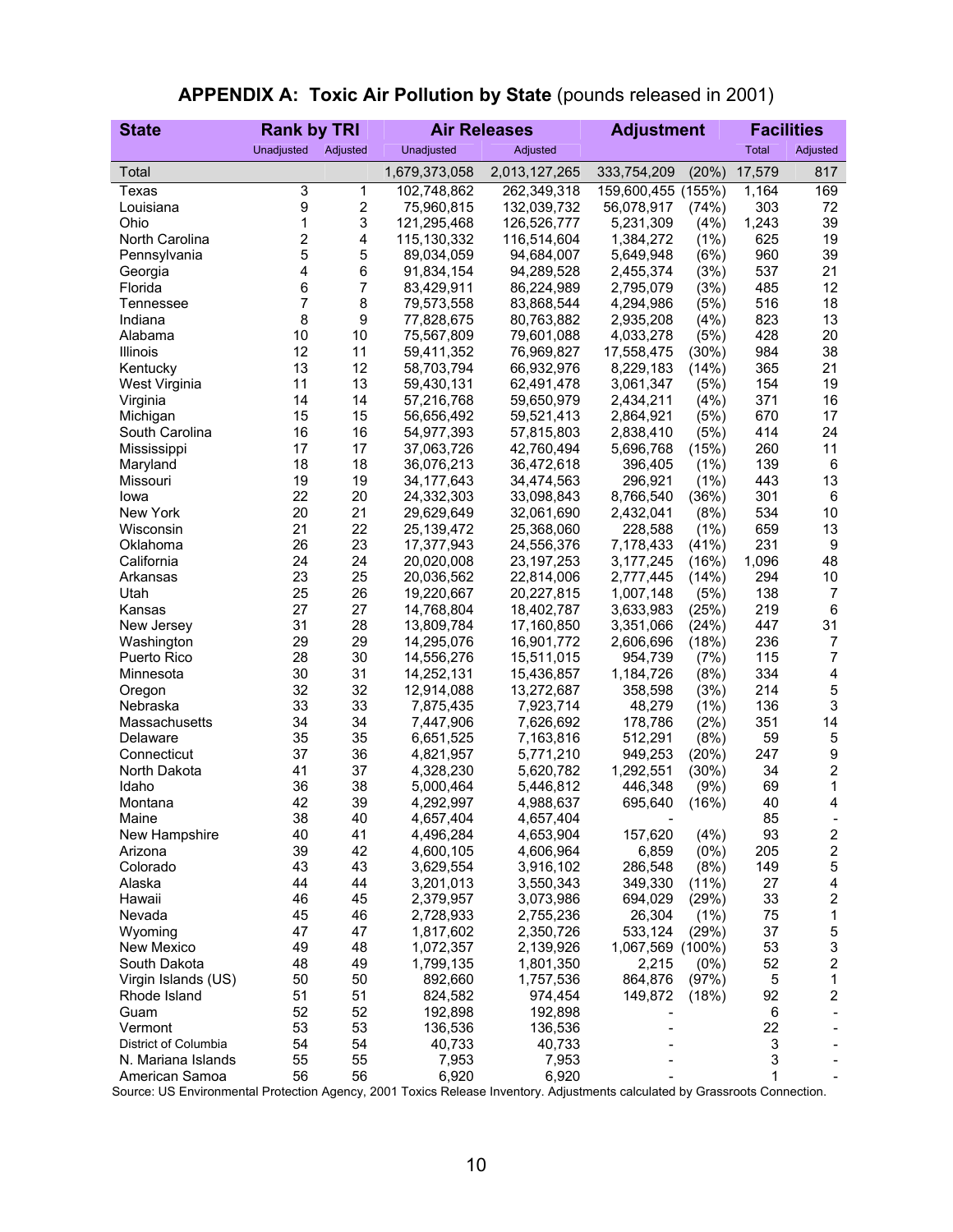# **APPENDIX B: Toxic Air Pollution by Facility** (pounds released in 2001)

| <b>Facility</b>                                                                       | <b>Rank by TRI</b>  |    |            | <b>Air Releases</b>                     | <b>Adjustment</b> |        |
|---------------------------------------------------------------------------------------|---------------------|----|------------|-----------------------------------------|-------------------|--------|
|                                                                                       | Unadjusted Adjusted |    | Unadjusted | Adjusted                                |                   |        |
| Total                                                                                 |                     |    |            | 1,679,373,058 2,013,127,265 333,754,209 |                   | (20%)  |
| Eastman Chemical Co. Texas Ops.,                                                      | 63                  | 3  | 3,865,663  | 17,330,694                              | 13,465,031        | (348%) |
| Longview (Harrison County, TX)                                                        |                     |    |            |                                         |                   |        |
| Dow Chemical Co. Freeport, Freeport                                                   | 107                 | 8  | 2,691,681  | 11,937,863                              | 9,246,182 (344%)  |        |
| (Brazoria County, TX)<br>Union Carbide Corp. Seadrift Plant,                          |                     |    |            |                                         |                   |        |
| Seadrift (Calhoun County, TX)                                                         | 156                 | 13 | 2,047,172  | 10,143,579                              | 8,096,407 (395%)  |        |
| Equistar Chemicals L.P. Clinton Plant,                                                |                     |    |            |                                         |                   |        |
| Clinton (Clinton County, IA)                                                          | 171                 | 16 | 1,873,540  | 9,343,097                               | 7,469,557 (399%)  |        |
| Equistar Chemicals L.P., Channelview                                                  | 175                 | 21 | 1,861,190  | 9,095,805                               | 7,234,615 (389%)  |        |
| (Harris County, TX)<br>BASF Fina Petrochemicals L.P., Port Arthur                     |                     |    |            |                                         |                   |        |
| (Jefferson County, TX)                                                                | 216                 | 25 | 1,565,300  | 8,607,380                               | 7,042,080         | (450%) |
| Goodyear Tire & Rubber Co., Cheek                                                     |                     |    |            |                                         |                   |        |
| (Jefferson County, TX)                                                                | 205                 | 28 | 1,686,454  | 8,078,541                               | 6,392,087 (379%)  |        |
| Firestone Polymers, Sulphur (Calcasieu                                                | 213                 | 30 | 1,580,803  | 7,591,480                               | 6,010,677 (380%)  |        |
| County, LA)                                                                           |                     |    |            |                                         |                   |        |
| BP Texas City Business Unit, Texas City<br>(Galveston County, TX)                     | 72                  | 34 | 3,558,674  | 7,050,606                               | 3,491,932         | (98%)  |
| Eastman Tennessee Ops., Kingsport                                                     |                     |    |            |                                         |                   |        |
| (Sullivan County, TN)                                                                 | 46                  | 35 | 4,735,421  | 6,988,574                               | 2,253,153         | (48%)  |
| Equistar Chemicals L.P., Morris (Grundy                                               | 296                 |    |            |                                         |                   |        |
| County, IL)                                                                           |                     | 39 | 1,195,972  | 6,557,992                               | 5,362,020         | (448%) |
| Chevron Phillips Chemical Co. L.P.                                                    |                     |    |            |                                         |                   |        |
| Clemens Terminal, Brazoria (Brazoria                                                  | 323                 | 42 | 1,116,588  | 6,242,718                               | 5,126,130 (459%)  |        |
| County, TX)<br>Equistar Chemicals L.P. La Porte Plant, LA                             |                     |    |            |                                         |                   |        |
| Porte (Harris County, TX)                                                             | 274                 | 43 | 1,254,735  | 6,154,750                               | 4,900,014 (391%)  |        |
| Exxonmobil Chemical Baton Rouge                                                       |                     |    |            |                                         |                   |        |
| Chemical Plant, Baton Rouge (East Baton                                               | 199                 | 44 | 1,723,162  | 6,104,374                               | 4,381,212 (254%)  |        |
| Rouge County, LA)                                                                     |                     |    |            |                                         |                   |        |
| Huntsman Polymers Corp., Odessa (Ector                                                | 295                 | 45 | 1,205,203  | 6,058,512                               | 4,853,309 (403%)  |        |
| County, TX)<br>BPAmoco Chemical Co. Chocolate Bayou                                   |                     |    |            |                                         |                   |        |
| Plant, ALvin (Brazoria County, TX)                                                    | 347                 | 53 | 1,037,579  | 5,511,285                               | 4,473,706         | (431%) |
| Du Pont Sabine River Works, Orange                                                    | 229                 | 54 | 1,464,468  | 5,459,405                               | 3,994,937         | (273%) |
| (Orange County, TX)                                                                   |                     |    |            |                                         |                   |        |
| Honeywell Intl. Inc. Hopewell Plant,                                                  | 48                  | 57 | 4,684,302  | 5,248,602                               | 564,300           | (12%)  |
| Hopewell (Hopewell City County, VA)<br>ExxonMobil Oil Beaumont Refy., Beaumont        |                     |    |            |                                         |                   |        |
| (Jefferson County, TX)                                                                | 151                 | 61 | 2,098,038  | 5,076,118                               | 2,978,080 (142%)  |        |
| Tosco Wood River Refy., Roxana (Madison                                               |                     |    |            |                                         |                   |        |
| County, IL)                                                                           | 157                 | 62 | 2,031,946  | 5,059,342                               | 3,027,396 (149%)  |        |
| Dow Chemical Co. Louisiana Div.,                                                      | 261                 | 66 | 1,296,372  | 4,774,915                               | 3,478,543 (268%)  |        |
| Plaquemine (Iberville County, LA)                                                     |                     |    |            |                                         |                   |        |
| Chevron Prods. Co. Pascagoula Refy.,<br>Pascagoula (Jackson County, MS)               | 220                 | 68 | 1,521,151  | 4,688,051                               | 3,166,901 (208%)  |        |
| American Synthetic Rubber Co. L.L.C.,                                                 |                     |    |            |                                         |                   |        |
| Louisville (Jefferson County, KY)                                                     | 375                 | 69 | 970,174    | 4,682,129                               | 3,711,955 (383%)  |        |
| Baker Petrolite Corp., Barnsdall (Osage                                               | 404                 | 73 | 897,500    | 4,497,080                               | 3,599,580 (401%)  |        |
| County, OK)                                                                           |                     |    |            |                                         |                   |        |
| Citgo Petroleum Corp., LAke Charles                                                   | 249                 | 74 | 1,405,294  | 4,453,126                               | 3,047,832 (217%)  |        |
| (Calcasieu County, LA)                                                                |                     |    |            |                                         |                   |        |
| Chevron Phillips Chemical Co. L.P. Sweeny<br>Complex, Old Ocean (Brazoria County, TX) | 428                 | 75 | 820,340    | 4,451,897                               | 3,631,557 (443%)  |        |
| ExxonMobil Chemical Co. Baytown                                                       |                     |    |            |                                         |                   |        |
| Chemical Plant, Baytown (Harris County,                                               | 209                 | 79 | 1,652,574  | 4,241,465                               | 2,588,891         | (157%) |
| TX)                                                                                   |                     |    |            |                                         |                   |        |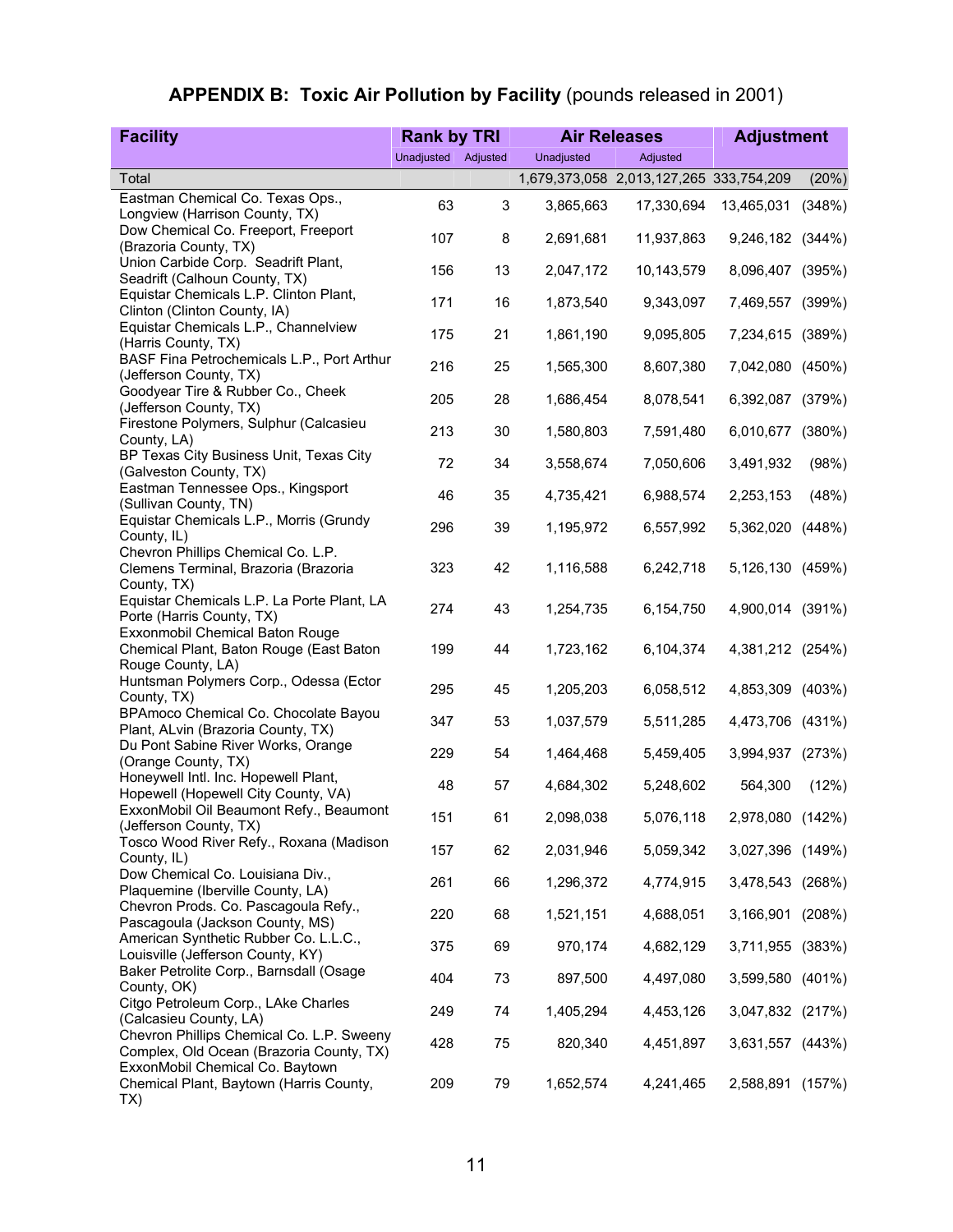| <b>Facility</b>                                                                                 | <b>Rank by TRI</b>  |     | <b>Air Releases</b> |           | <b>Adjustment</b> |          |
|-------------------------------------------------------------------------------------------------|---------------------|-----|---------------------|-----------|-------------------|----------|
|                                                                                                 | Unadjusted Adjusted |     | Unadjusted          | Adjusted  |                   |          |
| Calumet Lubricants Co. Shreveport Refy.,<br>Shreveport (Caddo County, LA)                       | 374                 | 84  | 971,567             | 3,975,557 | 3,003,990         | (309%)   |
| Shell Chemical Co. Deer Park, Deer Park<br>(Harris County, TX)                                  | 376                 | 93  | 968,943             | 3,715,946 | 2,747,003         | (284%)   |
| International Paper Co. Savannah<br>Complex, Savannah (Chatham County, Ga)                      | 118                 | 98  | 2,557,027           | 3,589,487 | 1,032,460         | (40%)    |
| Shell Norco Chemical Plant East Site,<br>Norco (St Charles County, LA)                          | 485                 | 99  | 680,609             | 3,580,461 | 2,899,852 (426%)  |          |
| Union Carbide Corp. Texas City Plant,<br>Texas City (Galveston County, TX)                      | 305                 | 102 | 1,172,001           | 3,466,909 | 2,294,908 (196%)  |          |
| Lyondell-Citgo Refining L.P., Houston<br>(Harris County, TX)                                    | 468                 | 103 | 712,210             | 3,449,994 | 2,737,784 (384%)  |          |
| Chevron Phillips Chemical Co. L.P.,<br>Baytown (Harris County, TX)                              | 515                 | 105 | 624,977             | 3,361,867 | 2,736,890 (438%)  |          |
| Port Arthur A&O Plant Huntsman Corp.,<br>Port Arthur (Jefferson County, TX)                     | 508                 | 107 | 631,247             | 3,304,435 | 2,673,188 (423%)  |          |
| Ciba Specialty Chemical Corp., McIntosh<br>(Washington County, AL)                              | 356                 | 115 | 1,008,255           | 3,206,380 | 2,198,125 (218%)  |          |
| Tesoro Petroleum - Mandan Refy., Mandan<br>(Morton County, ND)                                  | 169                 | 116 | 1,901,355           | 3,191,056 | 1,289,701         | (68%)    |
| Chalmette Refining L.L.C., Chalmette (St<br>Bernard County, LA)                                 | 466                 | 117 | 715,262             | 3,163,745 | 2,448,483         | (342%)   |
| Phillips 66 Co., Borger (Hutchinson County,<br>TX)                                              | 464                 | 119 | 717,659             | 3,107,656 | 2,389,997 (333%)  |          |
| Crompton Mfg. Co. Inc., Geismar<br>(Ascension County, LA)                                       | 458                 | 122 | 729,601             | 3,088,127 | 2,358,526         | (323%)   |
| Union Carbide Corp. Taft/Star Mfg. Plant,<br>Taft (St Charles County, LA)                       | 492                 | 125 | 668,712             | 2,998,733 | 2,330,021 (348%)  |          |
| Baton Rouge Plastics Plant, Baton Rouge<br>(East Baton Rouge County, LA)                        | 413                 | 126 | 861,053             | 2,997,527 | 2,136,474 (248%)  |          |
| Lion Oil Co., El Dorado (Union County, AR)                                                      | 430                 | 127 | 818,559             | 2,991,403 | 2,172,844 (265%)  |          |
| GE Co., Ottawa (La Salle County, IL)                                                            | 436                 | 129 | 797,181             | 2,930,301 | 2,133,120         | (268%)   |
| DSM Copolymer Inc., Addis (West Baton<br>Rouge County, LA)                                      | 528                 | 130 | 605,985             | 2,926,720 | 2,320,735 (383%)  |          |
| ExxonMobil Refining & Supply Baton<br>Rouge Refy., Baton Rouge (East Baton<br>Rouge County, LA) | 255                 | 131 | 1,338,339           | 2,916,713 | 1,578,374 (118%)  |          |
| ExxonMobil Refining & Supply Baytown<br>Refy., Baytown (Harris County, TX)                      | 294                 | 133 | 1,206,646           | 2,871,359 | 1,664,713 (138%)  |          |
| BP Prods. N.A. Whiting Business Unit,<br>Whiting (Lake County, IN)                              | 440                 | 136 | 786,182             | 2,819,086 | 2,032,904 (259%)  |          |
| Valero Refining Co. Texas, Corpus Christi<br>(Nueces County, TX)                                | 505                 | 139 | 637,709             | 2,801,616 | 2,163,906 (339%)  |          |
| Chevron Phillips Chemical Co. Houston<br>Chemical Complex, Pasadena (Harris                     | 637                 | 157 | 491,543             | 2,626,737 | 2,135,194 (434%)  |          |
| County, TX)<br>Tesoro Refining & Marketing Co.,<br>Anacortes (Skagit County, Wa)                | 238                 | 161 | 1,439,176           | 2,571,997 | 1,132,820         | (79%)    |
| BP Amoco Polymers Deer Park Facility,<br>Deer Park (Harris County, TX)                          | 659                 | 164 | 471,822             | 2,561,347 | 2,089,525         | (443%)   |
| Firestone Polymers L.L.C., Orange (Orange<br>County, TX)                                        | 603                 | 168 | 524,800             | 2,527,200 | 2,002,400         | (382%)   |
| Deer Park Refining Limited Partnership,<br>Deer Park (Harris County, TX)                        | 259                 | 169 | 1,307,873           | 2,480,479 | 1,172,606         | $(90\%)$ |
| ADM Corn Processing, Clinton (Clinton                                                           | 291                 | 174 | 1,211,266           | 2,426,563 | 1,215,297 (100%)  |          |
| County, IA)<br>Premcor Refining Group Inc., Hartford<br>(Madison County, IL)                    | 656                 | 179 | 473,648             | 2,397,245 | 1,923,597 (406%)  |          |
| Mobil Chemical Polyethylene Plant,<br>Beaumont (Jefferson County, TX)                           | 709                 | 183 | 434,883             | 2,352,590 | 1,917,707 (441%)  |          |
| Bayer Corp., Orange (Orange County, TX)                                                         | 636                 | 187 | 493,851             | 2,310,981 | 1,817,130 (368%)  |          |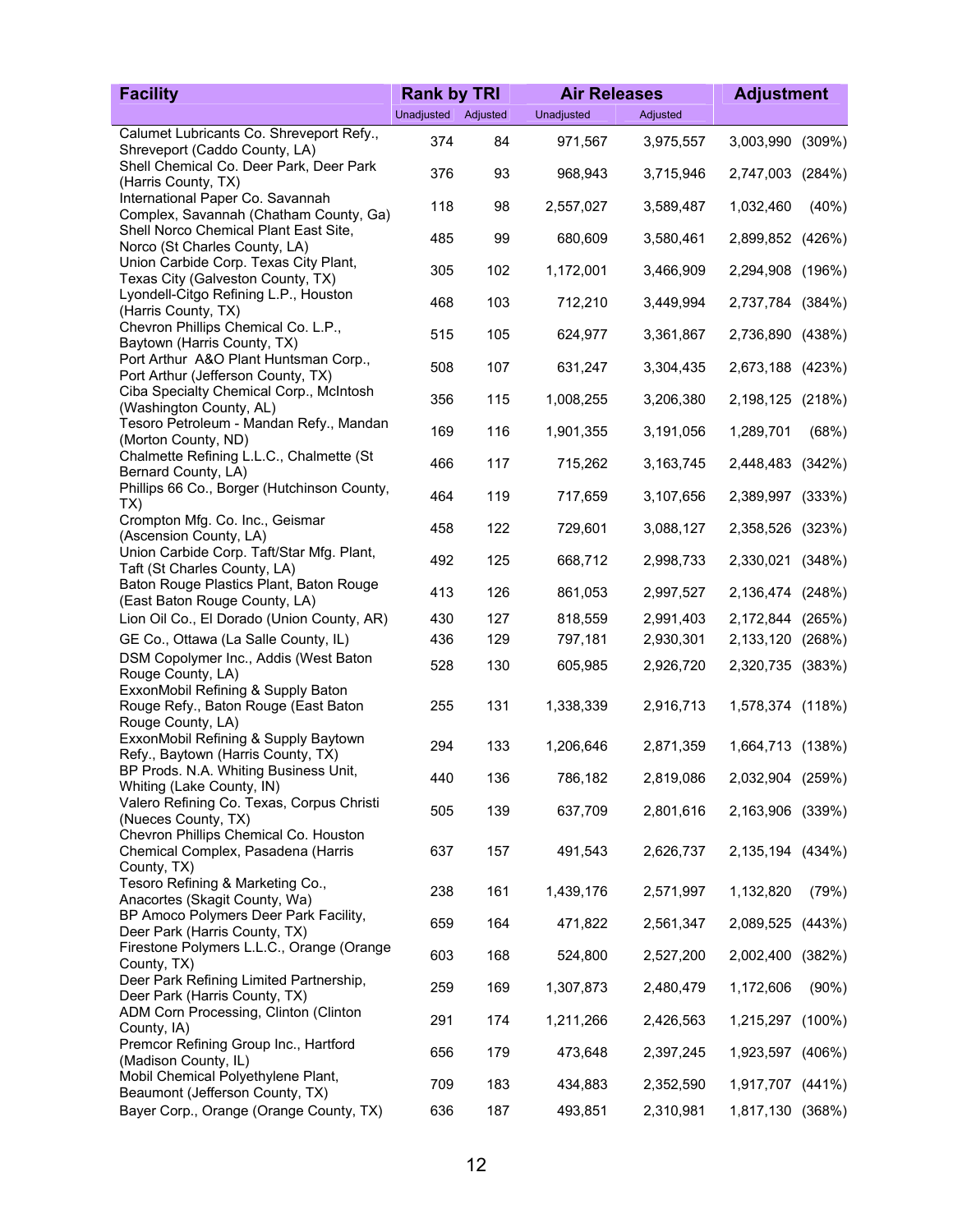| <b>Facility</b>                                                                                   | <b>Rank by TRI</b>  |     | <b>Air Releases</b> |           | <b>Adjustment</b> |  |
|---------------------------------------------------------------------------------------------------|---------------------|-----|---------------------|-----------|-------------------|--|
|                                                                                                   | Unadjusted Adjusted |     | Unadjusted          | Adjusted  |                   |  |
| Kraton Polymers U.S. L.L.C., Belpre<br>(Washington County, OH)                                    | 567                 | 193 | 558,186             | 2,286,337 | 1,728,151 (310%)  |  |
| Shell Chemical L.P., Geismar (Ascension<br>County, LA)                                            | 576                 | 196 | 549,295             | 2,256,093 | 1,706,798 (311%)  |  |
| Westlake Vinyls Inc., Calvert City (Marshall<br>County, KY)                                       | 584                 | 201 | 545,064             | 2,205,877 | 1,660,813 (305%)  |  |
| Lyondell Chemical Co., Channelview<br>(Harris County, TX)                                         | 552                 | 203 | 574,395             | 2,180,537 | 1,606,142 (280%)  |  |
| Syngenta Crop Protection Inc. St. Gabriel<br>Facility, Saint Gabriel (Iberville County, LA)       | 624                 | 204 | 509,803             | 2,172,299 | 1,662,496 (326%)  |  |
| Koch Petroleum Group L.P. West Plant,<br>Corpus Christi (Nueces County, TX)                       | 519                 | 208 | 617,975             | 2,126,542 | 1,508,567 (244%)  |  |
| Solutia Inc., Cantonment (Escambia<br>County, FL)                                                 | 655                 | 214 | 475,665             | 2,064,517 | 1,588,852 (334%)  |  |
| Hercules Inc., Hattiesburg (Forrest County,<br>MS)                                                | 700                 | 215 | 439,858             | 2,058,499 | 1,618,640 (368%)  |  |
| Ethyl Petroleum Additives Inc., Sauget (St<br>Clair County, IL)                                   | 511                 | 216 | 628,936             | 2,037,053 | 1,408,117 (224%)  |  |
| Conoco Inc. Ponca City Refy., Ponca City<br>(Kay County, OK)                                      | 563                 | 218 | 564,586             | 2,010,680 | 1,446,094 (256%)  |  |
| Chevron Phillips Chemical Co. L.P. Port<br>Arthur Facility, Port Arthur (Jefferson<br>County, TX) | 798                 | 222 | 378,282             | 1,991,312 | 1,613,030 (426%)  |  |
| Equistar Chemicals L.P., ALvin (Brazoria<br>County, TX)                                           | 814                 | 231 | 370,451             | 1,914,237 | 1,543,786 (417%)  |  |
| Farmland Inds. Inc., Coffeyville<br>(Montgomery County, KS)                                       | 728                 | 232 | 421,851             | 1,913,144 | 1,491,293 (354%)  |  |
| Huntsman Corp. C4/O&O Facilities, Port<br>Neches (Jefferson County, TX)                           | 585                 | 247 | 543,540             | 1,814,048 | 1,270,508 (234%)  |  |
| Borden Chemicals & Plastics Operating<br>L.P., Geismar (Ascension County, LA)                     | 776                 | 255 | 391,929             | 1,770,524 | 1,378,595 (352%)  |  |
| Phillips 66 Co. Sweeny Complex, Old<br>Ocean (Brazoria County, TX)                                | 570                 | 258 | 555,815             | 1,755,967 | 1,200,152 (216%)  |  |
| National Coop. Refy. Assoc., Mc Pherson<br>(Mcpherson County, KS)                                 | 725                 | 262 | 422,862             | 1,733,372 | 1,310,510 (310%)  |  |
| BASF Corp., Geismar (Ascension County,<br>LA)                                                     | 489                 | 268 | 671,509             | 1,708,192 | 1,036,683 (154%)  |  |
| Williams Olefins L.L.C. Geismar Ethylene<br>Plant, Geismar (Ascension County, LA)                 | 968                 | 280 | 290,977             | 1,576,061 | 1,285,084 (442%)  |  |
| Marathon Ashland Petroleum L.L.C. Illinois                                                        |                     |     |                     |           |                   |  |
| Refining Div., Robinson (Crawford County,<br>IL)                                                  | 619                 | 283 | 513,596             | 1,557,739 | 1,044,142 (203%)  |  |
| Valero Refining Texas L.P., Texas City<br>(Galveston County, TX)                                  | 599                 | 286 | 527,149             | 1,527,592 | 1,000,443 (190%)  |  |
| Phillips 66 Co., Linden (Union County, NJ)                                                        | 756                 | 289 | 403,835             | 1,504,613 | 1,100,778 (273%)  |  |
| BP Solvay Polyethylene N.A., Deer Park<br>(Harris County, TX)                                     | 1,046               | 297 | 261,575             | 1,464,815 | 1,203,240 (460%)  |  |
| Schenectady Intl. Inc., Rotterdam Junction<br>(Schenectady County, NY)                            | 878                 | 306 | 336,705             | 1,441,384 | 1,104,679 (328%)  |  |
| Orion Refining Corp., New Sarpy (St<br>Charles County, LA)                                        | 876                 | 309 | 337,127             | 1,432,474 | 1,095,347 (325%)  |  |
| Equistar Chemicals L.P. Victoria Facility,<br>Victoria (Victoria County, TX)                      | 1,007               | 315 | 275,953             | 1,422,610 | 1,146,657 (416%)  |  |
| Sasol N.A. Inc. Lake Charles Chemical<br>Complex, Westlake (Calcasieu County, LA)                 | 935                 | 328 | 305,837             | 1,368,131 | 1,062,295 (347%)  |  |
| ExxonMobil Oil Corp. (Dba Mobil Chemical<br>Co.), Beaumont (Jefferson County, TX)                 | 1,089               | 329 | 249,909             | 1,357,441 | 1,107,532 (443%)  |  |
| Ameripol Synpol Corp., Port Neches<br>(Jefferson County, TX)                                      | 1,030               | 336 | 268,746             | 1,310,796 | 1,042,050 (388%)  |  |

Source: US Environmental Protection Agency, 2001 Toxics Release Inventory. Adjustments calculated by Grassroots Connection.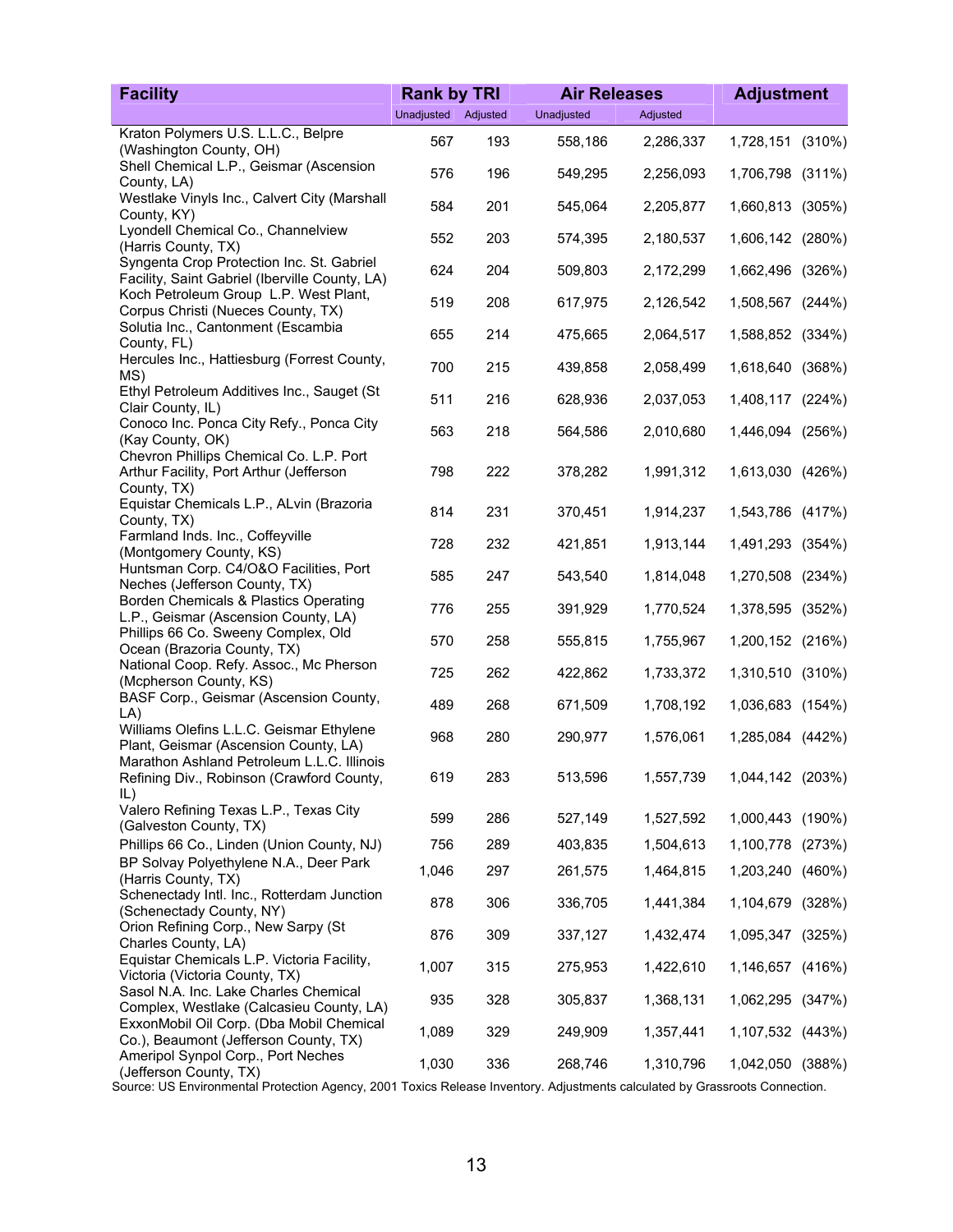| <b>State</b>                 | Rank by TRI               |                |                         | <b>Air Releases</b>      | Adjustment  |                |                               | <b>Facilities</b>                           |
|------------------------------|---------------------------|----------------|-------------------------|--------------------------|-------------|----------------|-------------------------------|---------------------------------------------|
|                              | Unadjusted                | Adjusted       | Unadjusted              | Adjusted                 |             |                | <b>Total</b>                  | Adjusted                                    |
| Total                        |                           |                | 1,679,373,058           | 2,013,127,265            | 333,754,209 |                | $(20\%) 17,579$               | 817                                         |
| Harris, TX                   | $\overline{2}$            | 1              | 21,159,401              | 65,395,327               | 44,235,926  | (209%)         | 262                           | 69                                          |
| Jefferson, TX                | 24                        | $\overline{2}$ | 9,683,304               | 38,688,357               | 29,005,053  | $(300\%)$      | 43                            | 20                                          |
| Brazoria, TX                 | 34                        | 3              | 7,591,325               | 34,228,593               | 26,637,268  | (351%)         | 33                            | 15                                          |
| Person, NC                   | 1                         | 4              | 28,078,514              | 28,078,514               |             | (0%)           | 9                             | 0                                           |
| Ascension, LA                | 13                        | 5              | 12,995,295              | 20,929,425               | 7,934,130   | (61%)          | 18                            | 8                                           |
| Armstrong, PA                | $\ensuremath{\mathsf{3}}$ | 6              | 19,778,000              | 19,778,000               |             | $(0\%)$        | 4                             | $\pmb{0}$                                   |
| Harrison, TX                 | 79                        | 7              | 4,662,372               | 18,905,000               | 14,242,628  | (305%)         | 14                            | 3                                           |
| Calcasieu, LA                | 66                        | 8              | 5,367,873               | 18,763,945               | 13,396,072  | (250%)         | 32                            | 12                                          |
| Baltimore City, MD           | 4                         | 9              | 18,311,656              | 18,636,663               | 325,006     | (2%)           | 41                            | 3                                           |
| Bartow, GA                   | 5                         | 10             | 16,613,789              | 16,613,789               |             | (0%)           | 11                            | $\pmb{0}$                                   |
| Escambia, FL                 | 6                         | 11             | 14,536,817              | 16,328,259               | 1,791,442   | (12%)          | 13                            | 3                                           |
| East Baton Rouge, LA         | 49                        | 12             | 6,641,481               | 15,557,456               | 8,915,975   | (134%)         | 20                            | 12                                          |
| Jefferson, KY                | 23                        | 13             | 9,941,608               | 14,817,395               | 4,875,787   | (49%)          | 70                            | 6                                           |
| Marshall, WV                 | 7                         | 14             | 14,423,912              | 14,667,918               | 244,006     | (2%)           | 6                             | 1                                           |
| Tooele, UT                   | 8                         | 15             | 14,379,882              | 14,379,882               |             | (0%)           | 9                             | 0                                           |
| Jefferson, OH                | 9                         | 16             | 14,238,546              | 14,238,546               |             | $(0\%)$        | 7                             | $\pmb{0}$                                   |
| Galveston, TX                | 52                        | 17             | 6,472,230               | 14,058,923               | 7,586,693   | (117%)         | 18                            | 10                                          |
| Monroe, MI                   | 10                        | 18             | 13,879,612              | 13,879,612               |             | (0%)           | 14                            | 0                                           |
| Catawba, NC                  | 11                        | 19             | 13,772,912              | 13,780,755               | 7,843       | $(0\%)$        | 34                            | 1                                           |
| Orange, TX                   | 93                        | 20             | 4,188,386               | 13,464,617               | 9,276,231   | (221%)         | 11                            | 6                                           |
| Hillsborough, FL             | 12                        | 21             | 13,120,121              | 13,122,990               | 2,869       | $(0\%)$        | 51                            | 1                                           |
| Humphreys, TN                | 15                        | 22             | 12,332,303              | 12,721,039               | 388,736     | (3%)           | 7                             | 1                                           |
| Stokes, NC                   | 14                        | 23             | 12,347,259              | 12,347,259               |             | $(0\%)$        | 2                             | $\pmb{0}$                                   |
| Washington, OH               | 20                        | 24             | 10,437,735              | 12,316,548               | 1,878,813   | (18%)          | 16                            | $\ensuremath{\mathsf{3}}$<br>$\overline{2}$ |
| Clinton, IA                  | 118<br>16                 | 25<br>26       | 3,294,817               | 11,979,672               | 8,684,854   | (264%)         | 9                             | $\pmb{0}$                                   |
| Adams, OH                    |                           | 27             | 11,960,696              | 11,960,696               |             | (0%)           | 4                             |                                             |
| St Charles, LA<br>Citrus, FL | 106<br>17                 | 28             | 3,569,209<br>11,413,532 | 11,772,661<br>11,413,532 | 8,203,451   | (230%)<br>(0%) | 20<br>$\overline{\mathbf{c}}$ | 10<br>0                                     |
| Calhoun, TX                  | 185                       | 29             | 2,415,358               | 11,375,417               | 8,960,059   | (371%)         | 5                             | 3                                           |
| Mobile, AL                   | 21                        | 30             | 10,392,692              | 10,869,960               | 477,268     | (5%)           | 42                            | 8                                           |
| Putnam, WV                   | 18                        | 31             | 10,504,929              | 10,636,942               | 132,013     | (1%)           | 9                             | 4                                           |
| Shelby, TN                   | 25                        | 32             | 9,650,639               | 10,461,905               | 811,266     | (8%)           | 64                            | 4                                           |
| Gallia, OH                   | 19                        | 33             | 10,441,907              | 10,441,907               |             | $(0\%)$        | 4                             | 0                                           |
| Colbert, AL                  | 22                        | 34             | 10,381,248              | 10,381,248               |             | (0%)           | 11                            | $\pmb{0}$                                   |
| Wayne, MI                    | 28                        | 35             | 8,898,889               | 9,623,282                | 724,393     | (8%)           | 110                           | 4                                           |
| Greene, AL                   | 26                        | 36             | 9,227,090               | 9,227,090                |             | $(0\%)$        | 1                             | 0                                           |
| Lafourche, LA                | 27                        | 37             | 9,143,310               | 9,143,310                |             | $(0\%)$        | 4                             | $\pmb{0}$                                   |
| Madison, IL                  | 95                        | 38             | 4,102,762               | 9,053,755                | 4,950,993   | (121%)         | 22                            | $\mathbf 2$                                 |
| Greene, PA                   | 29                        | 39             | 8,756,659               | 8,756,659                |             | (0%)           | 5                             | 0                                           |
| Jackson, MS                  | 69                        | 40             | 5,312,888               | 8,500,318                | 3,187,430   | $(60\%)$       | 12                            | 3                                           |
| Iberville, LA                | 176                       | 41             | 2,460,377               | 8,488,961                | 6,028,584   | (245%)         | 16                            | 5                                           |
| Gaston, NC                   | 32                        | 42             | 8,372,682               | 8,465,711                | 93,029      | (1%)           | 20                            | 3                                           |
| Grimes, TX                   | 30                        | 43             | 8,454,776               | 8,454,776                |             | $(0\%)$        | 4                             | 0                                           |
| Nueces, TX                   | 164                       | 44             | 2,614,341               | 8,427,152                | 5,812,811   | (222%)         | 15                            | 8                                           |
| Monroe, GA                   | 31                        | 45             | 8,389,937               | 8,389,937                |             | (0%)           | 1                             | 0                                           |
| Allegheny, PA                | 50                        | 46             | 6,634,364               | 8,224,622                | 1,590,258   | (24%)          | 68                            | $\overline{\mathcal{I}}$                    |
| Hopewell City, VA            | 36                        | 47             | 7,389,462               | 8,102,764                | 713,302     | (10%)          | 9                             | 3                                           |
| Mason, WV                    | 33                        | 48             | 8,051,263               | 8,051,346                | 83          | $(0\%)$        | 4                             | 1                                           |
| Berkeley, SC                 | 40                        | 49             | 7,263,603               | 7,613,218                | 349,615     | (5%)           | 17                            | $\overline{\mathbf{c}}$                     |
| Los Angeles, CA              | 51                        | 50             | 6,484,210               | 7,526,995                | 1,042,786   | (16%)          | 357                           | 24                                          |
| Duval, FL                    | 35                        | 51             | 7,463,729               | 7,526,763                | 63,034      | (1%)           | 39                            | 1                                           |
| Sullivan, TN                 | 71                        | 52             | 5,254,044               | 7,507,197                | 2,253,153   | (43%)          | 13                            | 1                                           |
| Hamilton, OH                 | 43                        | 53             | 7,074,059               | 7,389,630                | 315,570     | (4%)           | 87                            | 3                                           |
| Heard, GA                    | 37                        | 54             | 7,365,689               | 7,365,689                |             | (0%)           | 1                             | 0                                           |
| Richland, SC                 | 39                        | 55             | 7,313,768               | 7,350,382                | 36,614      | (1%)           | 14                            | 1                                           |
| Cameron, LA                  | 38                        | 56             | 7,316,791               | 7,316,791                |             | (0%)           | 2                             | $\pmb{0}$                                   |
| Gibson, IN                   | 41                        | 57             | 7,262,138               | 7,262,138                |             | $(0\%)$        | 9                             | 0<br>3                                      |
| Grundy, IL                   | 257                       | 58             | 1,623,686               | 7,152,573                | 5,528,887   | (341%)         | 9                             |                                             |

## **APPENDIX C: Toxic Air Pollution by County** (pounds released in 2001)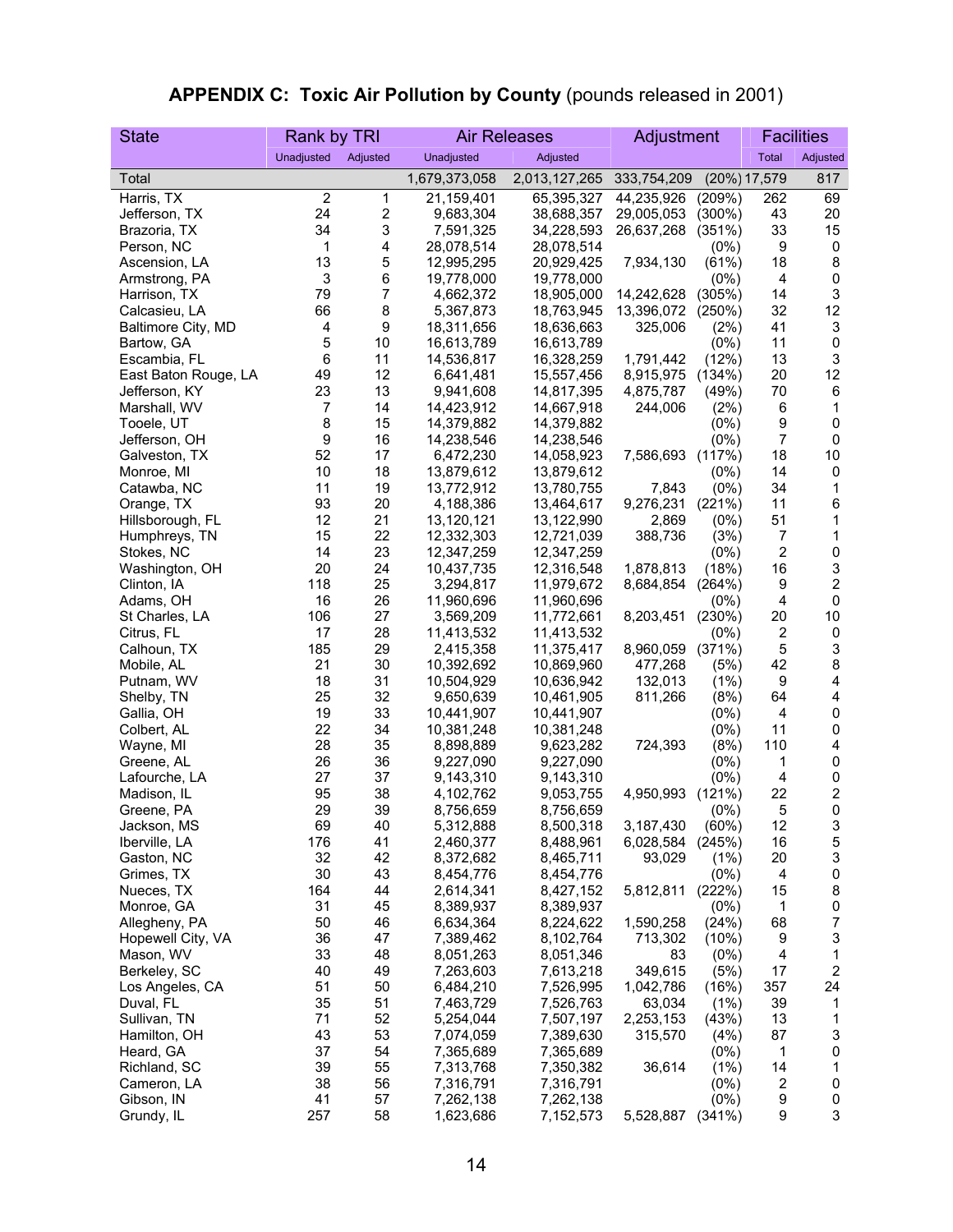| <b>State</b>                       | Rank by TRI |            | <b>Air Releases</b>    |                        | Adjustment             |                   | <b>Facilities</b>    |                              |
|------------------------------------|-------------|------------|------------------------|------------------------|------------------------|-------------------|----------------------|------------------------------|
|                                    | Unadjusted  | Adjusted   | Unadjusted             | Adjusted               |                        |                   | Total                | Adjusted                     |
| Vermilion, IL                      | 42          | 59         | 7,096,175              | 7,096,175              |                        | $(0\%)$           | 10                   | 0                            |
| Ottawa, MI                         | 44          | 60         | 6,949,589              | 7,095,522              | 145,934                | (2%)              | 31                   | 1                            |
| Cook, IL                           | 45          | 61         | 6,933,450              | 7,045,311              | 111,862                | (2%)              | 371                  | 7                            |
| Putnam, GA                         | 46          | 62         | 6,895,014              | 6,895,014              |                        | $(0\%)$           | 4                    | $\pmb{0}$                    |
| Charles, MD                        | 47          | 63         | 6,807,092              | 6,807,092              |                        | $(0\%)$           | 3                    | 0                            |
| Muhlenberg, KY                     | 48<br>292   | 64<br>65   | 6,693,748              | 6,693,748              |                        | $(0\%)$           | 4<br>14              | $\pmb{0}$<br>3               |
| Ector, TX<br>New Hanover, NC       | 63          | 66         | 1,428,825<br>5,657,803 | 6,456,256<br>6,356,262 | 5,027,431<br>698,459   | (352%)<br>(12%)   | 15                   | 1                            |
| Ashtabula, OH                      | 53          | 67         | 6,124,302              | 6,133,536              | 9,234                  | $(0\%)$           | 31                   | 1                            |
| Roane, TN                          | 54          | 68         | 6,007,597              | 6,007,597              |                        | (0%)              | 7                    | $\pmb{0}$                    |
| Warrick, IN                        | 55          | 69         | 5,949,656              | 5,949,656              |                        | $(0\%)$           | 6                    | $\pmb{0}$                    |
| Clermont, OH                       | 56          | 70         | 5,917,880              | 5,917,880              |                        | (0%)              | 12                   | $\pmb{0}$                    |
| Monroe, NY                         | 57          | 71         | 5,889,546              | 5,889,546              |                        | $(0\%)$           | 31                   | 0                            |
| Georgetown, SC                     | 59          | 72         | 5,829,443              | 5,857,681              | 28,238                 | $(0\%)$           | $\overline{7}$       | 1                            |
| Floyd, GA                          | 58          | 73         | 5,848,395              | 5,848,395              |                        | $(0\%)$           | 13                   | $\pmb{0}$                    |
| Monongalia, WV                     | 60<br>61    | 74         | 5,787,451              | 5,787,451              |                        | $(0\%)$           | 7                    | 0                            |
| Harrison, MS<br>Coshocton, OH      | 62          | 75<br>76   | 5,669,347<br>5,660,919 | 5,669,347<br>5,660,919 |                        | (0%)<br>$(0\%)$   | 6<br>12              | 0<br>$\pmb{0}$               |
| Macon, IL                          | 64          | 77         | 5,635,070              | 5,639,300              | 4,229                  | $(0\%)$           | 17                   | 1                            |
| York, PA                           | 65          | 78         | 5,553,426              | 5,553,426              |                        | (0%)              | 48                   | $\pmb{0}$                    |
| Marshall, KY                       | 109         | 79         | 3,488,949              | 5,452,954              | 1,964,005              | (56%)             | 16                   | $\mathbf 5$                  |
| Chesterfield, VA                   | 67          | 80         | 5,360,281              | 5,360,281              |                        | (0%)              | 8                    | $\pmb{0}$                    |
| Lawrence, KY                       | 68          | 81         | 5,319,518              | 5,319,518              |                        | $(0\%)$           | 1                    | 0                            |
| Montour, PA                        | 70          | 82         | 5,269,259              | 5,269,259              |                        | $(0\%)$           | 1                    | $\pmb{0}$                    |
| Chatham, GA                        | 92          | 83         | 4,200,274              | 5,261,694              | 1,061,420              | (25%)             | 21                   | $\mathbf 2$                  |
| Richmond, GA                       | 85          | 84         | 4,385,137              | 5,147,474              | 762,337                | (17%)             | 23                   | 3                            |
| Morgan, AL                         | 76          | 85         | 4,959,043              | 5,093,385              | 134,342                | (3%)              | 21                   | 3                            |
| Washington, AL<br>Erie, NY         | 197<br>72   | 86<br>87   | 2,239,695<br>5,048,981 | 5,084,956<br>5,049,118 | 2,845,261<br>137       | (127%)<br>$(0\%)$ | 6<br>59              | 3<br>1                       |
| Jackson, AL                        | 73          | 88         | 4,978,618              | 4,978,618              |                        | $(0\%)$           | 6                    | $\pmb{0}$                    |
| Putnam, FL                         | 74          | 89         | 4,978,581              | 4,978,581              |                        | $(0\%)$           | 9                    | $\pmb{0}$                    |
| Shelby, AL                         | 75          | 90         | 4,963,608              | 4,963,608              |                        | $(0\%)$           | 13                   | $\pmb{0}$                    |
| Carroll, KY                        | 80          | 91         | 4,650,116              | 4,878,760              | 228,644                | (5%)              | 6                    | $\overline{\mathbf{c}}$      |
| Jefferson, IN                      | 77          | 92         | 4,782,544              | 4,782,544              |                        | (0%)              | 7                    | $\pmb{0}$                    |
| Covington City, VA                 | 78          | 93         | 4,685,811              | 4,685,811              |                        | $(0\%)$           | 3                    | $\pmb{0}$                    |
| Osage, OK                          | 414         | 94         | 930,437                | 4,646,385              | 3,715,948              | (399%)            | 3                    | $\boldsymbol{2}$             |
| Richmond City, VA                  | 84          | 95         | 4,417,453              | 4,644,195              | 226,742                | (5%)              | 33                   | 3                            |
| Anderson, TN<br>Wood, WI           | 81<br>82    | 96<br>97   | 4,640,048              | 4,640,048              |                        | (0%)              | 8<br>16              | $\pmb{0}$<br>$\pmb{0}$       |
| New Castle, DE                     | 94          | 98         | 4,587,364<br>4,185,942 | 4,587,364<br>4,581,089 | 395,147                | $(0\%)$<br>(9%)   | 34                   | $\ensuremath{\mathsf{3}}$    |
| Lake, IN                           | 175         | 99         | 2,478,198              | 4,557,368              | 2,079,169              | (84%)             | 45                   | 4                            |
| Allen, OH                          | 103         | 100        | 3,576,747              | 4,463,869              | 887,122                | (25%)             | 19                   | 2                            |
| Caddo, LA                          | 296         | 101        | 1,417,186              | 4,421,176              | 3,003,990              | (212%)            | 14                   | $\mathbf{1}$                 |
| De Soto, LA                        | 83          | 102        | 4,417,912              | 4,417,912              |                        | (0%)              | 4                    | 0                            |
| Polk, FL                           | 88          | 103        | 4,320,939              | 4,393,743              | 72,804                 | (2%)              | 37                   | 3                            |
| Elkhart, IN                        | 89          | 104        | 4,316,373              | 4,361,464              | 45,091                 | (1%)              | 79                   | 1                            |
| Montgomery, IL                     | 86          | 105        | 4,352,041              | 4,352,041              |                        | $(0\%)$           | 4                    | 0                            |
| Grant, WV                          | 87          | 106        | 4,339,702              | 4,339,702              |                        | (0%)              | 4                    | 0                            |
| Union, AR                          | 222<br>383  | 107<br>108 | 1,952,359              | 4,304,922<br>4,292,790 | 2,352,563<br>3,227,022 | (120%)<br>(303%)  | 16<br>$\overline{2}$ | 4<br>$\overline{\mathbf{c}}$ |
| St Bernard, LA<br>Peoria, IL       | 90          | 109        | 1,065,768<br>4,283,458 | 4,283,458              |                        | (0%)              | 18                   | 0                            |
| Vermillion, IN                     | 91          | 110        | 4,273,885              | 4,273,885              |                        | (0%)              | 3                    | 0                            |
| Contra Costa, CA                   | 146         | 111        | 2,838,081              | 4,193,267              | 1,355,186              | (48%)             | 41                   | 7                            |
| Mc Curtain, OK                     | 96          | 112        | 4,100,423              | 4,100,423              |                        | $(0\%)$           | 4                    | 0                            |
| Hutchinson, TX                     | 351         | 113        | 1,175,729              | 3,967,352              | 2,791,623              | (237%)            | 6                    | $\overline{\mathbf{c}}$      |
| Kanawha, WV                        | 119         | 114        | 3,280,912              | 3,918,905              | 637,993                | (19%)             | 17                   | 7                            |
| Bay, FL                            | 128         | 115        | 3,082,277              | 3,897,944              | 815,666                | (26%)             | 12                   | 1                            |
| Rutherford, NC                     | 97          | 116        | 3,874,428              | 3,874,428              |                        | (0%)              | 9                    | 0                            |
| Giles, VA                          | 124         | 117        | 3,161,689              | 3,866,955              | 705,266                | (22%)             | 4                    | 1                            |
| Hampton, SC                        | 98<br>99    | 118<br>119 | 3,844,599              | 3,844,599              |                        | $(0\%)$           | 3<br>3               | 0<br>0                       |
| Nassau, FL<br>Saint Louis City, MO | 102         | 120        | 3,790,534<br>3,643,416 | 3,790,534<br>3,762,132 | 118,716                | (0%)<br>(3%)      | 77                   | 4                            |
|                                    |             |            |                        |                        |                        |                   |                      |                              |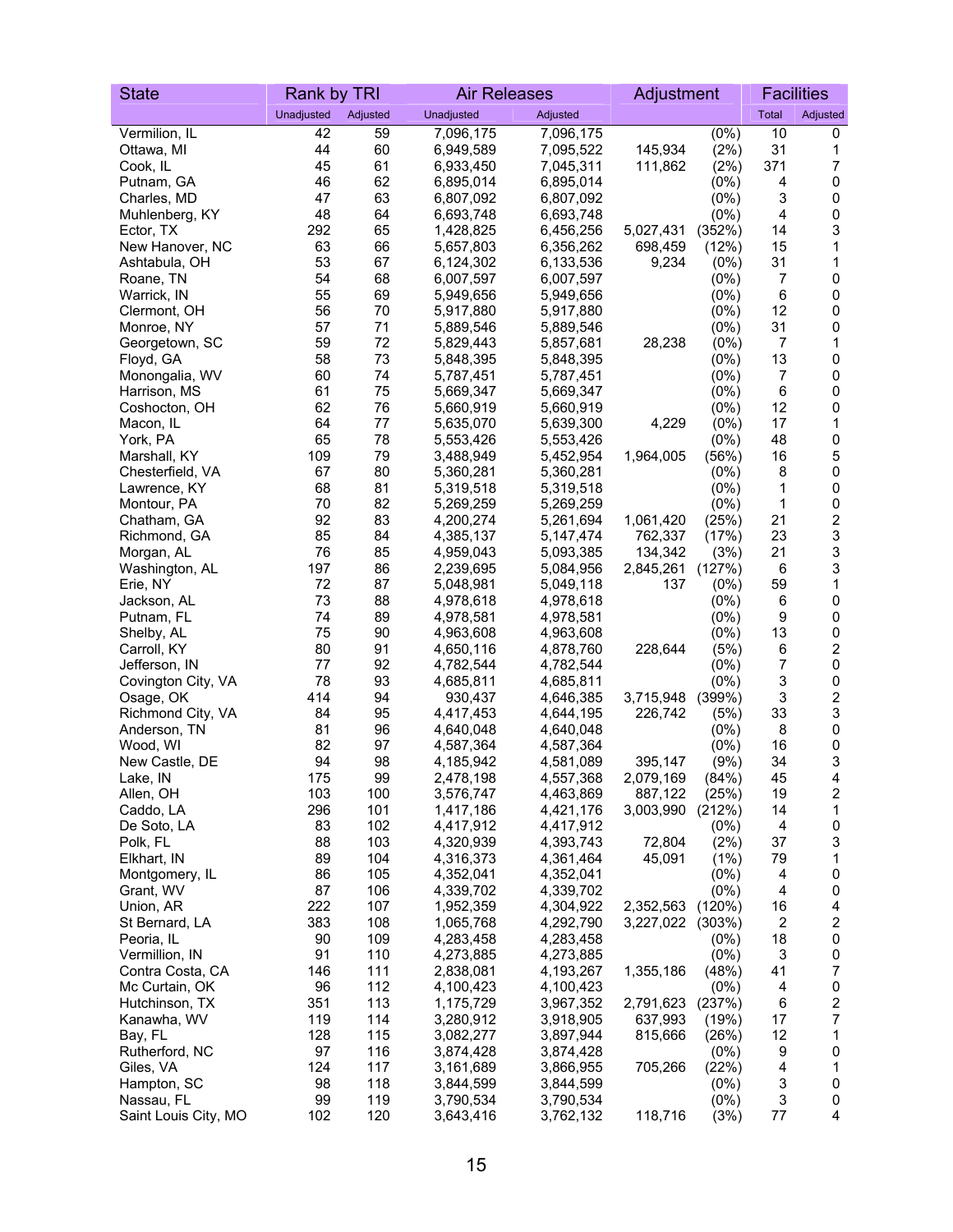| <b>State</b>                    | Rank by TRI |            | <b>Air Releases</b>    |                        | Adjustment         |                    | <b>Facilities</b> |                              |
|---------------------------------|-------------|------------|------------------------|------------------------|--------------------|--------------------|-------------------|------------------------------|
|                                 | Unadjusted  | Adjusted   | Unadjusted             | Adjusted               |                    |                    | Total             | Adjusted                     |
| Prince Georges, MD              | 100         | 121        | 3,757,724              | 3,757,724              |                    | $(0\%)$            | 8                 | 0                            |
| Cobb, GA                        | 101         | 122        | 3,749,238              | 3,749,238              |                    | $(0\%)$            | 16                | 0                            |
| York, SC                        | 129         | 123        | 3,028,513              | 3,739,387              | 710,873            | (23%)              | 22                | 4                            |
| Lake, OH                        | 104         | 124        | 3,576,583              | 3,628,692              | 52,109             | $(1\%)$            | 38                | $\boldsymbol{2}$             |
| Beaver, PA                      | 110         | 125        | 3,447,900              | 3,587,690              | 139,790            | (4%)               | 26                | $\boldsymbol{2}$             |
| Mason, KY                       | 105<br>307  | 126<br>127 | 3,572,819              | 3,572,819              |                    | $(0\%)$            | 6<br>15           | 0<br>$\boldsymbol{2}$        |
| La Salle, IL<br>Erie, PA        | 107         | 128        | 1,363,981<br>3,553,842 | 3,570,885<br>3,558,953 | 2,206,905<br>5,111 | (162%)<br>$(0\%)$  | 48                | 1                            |
| Morton, ND                      | 199         | 129        | 2,227,063              | 3,516,764              | 1,289,701          | (58%)              | 2                 | 1                            |
| Chatham, NC                     | 108         | 130        | 3,506,679              | 3,506,679              |                    | (0%)               | 9                 | $\pmb{0}$                    |
| Lucas, OH                       | 151         | 131        | 2,745,713              | 3,473,491              | 727,778            | (27%)              | 46                | 4                            |
| Ingham, MI                      | 111         | 132        | 3,432,404              | 3,438,104              | 5,700              | $(0\%)$            | 19                | 1                            |
| Hudson, NJ                      | 112         | 133        | 3,415,914              | 3,416,336              | 422                | $(0\%)$            | 25                | 1                            |
| Warren, MS                      | 113         | 134        | 3,409,871              | 3,409,871              |                    | $(0\%)$            | 8                 | $\pmb{0}$                    |
| Jefferson, AL                   | 115         | 135        | 3,349,575              | 3,399,359              | 49,784             | (1%)               | 65                | $\overline{\mathbf{c}}$      |
| Lexington, SC                   | 167         | 136        | 2,588,479              | 3,396,359              | 807,880            | (31%)              | 15                | 1                            |
| Hamblen, TN<br>Cowlitz, WA      | 114<br>134  | 137<br>138 | 3,381,572<br>2,964,847 | 3,381,572<br>3,381,031 | 416,184            | $(0\%)$<br>(14%)   | 16<br>9           | $\pmb{0}$<br>1               |
| Rogers, OK                      | 116         | 139        | 3,340,208              | 3,340,208              |                    | (0%)               | 19                | $\pmb{0}$                    |
| St Charles, MO                  | 117         | 140        | 3,336,261              | 3,336,261              |                    | (0%)               | 17                | $\pmb{0}$                    |
| West Baton Rouge, LA            | 446         | 141        | 860,611                | 3,290,856              | 2,430,245          | (282%)             | 14                | 3                            |
| Skagit, WA                      | 233         | 142        | 1,833,325              | 3,280,230              | 1,446,905          | (79%)              | 7                 | 3                            |
| Dearborn, IN                    | 120         | 143        | 3,278,255              | 3,278,255              |                    | (0%)               | 5                 | 0                            |
| Walker, AL                      | 121         | 144        | 3,258,728              | 3,258,728              |                    | (0%)               | 4                 | 0                            |
| Will, IL                        | 181         | 145        | 2,424,179              | 3,256,324              | 832,145            | (34%)              | 43                | 8                            |
| St Clair, MI                    | 159         | 146        | 2,665,987              | 3,240,936              | 574,950            | (22%)              | 19                | 1                            |
| Licking, OH                     | 122         | 147        | 3,235,664              | 3,235,664              |                    | $(0\%)$            | 28                | 0                            |
| Lee, IA                         | 123         | 148        | 3,168,596              | 3,193,265              | 24,670             | $(1\%)$            | 11                | 1                            |
| Posey, IN                       | 170<br>135  | 149<br>150 | 2,498,033<br>2,964,242 | 3,168,209<br>3,123,082 | 670,176<br>158,840 | (27%)<br>(5%)      | 5<br>4            | $\overline{\mathbf{c}}$<br>1 |
| Pleasants, WV<br>Pike, IN       | 125         | 151        | 3,118,287              | 3,118,287              |                    | (0%)               | 5                 | 0                            |
| Loudon, TN                      | 126         | 152        | 3,093,982              | 3,093,982              |                    | $(0\%)$            | 8                 | 0                            |
| Clay, MO                        | 131         | 153        | 3,016,211              | 3,091,975              | 75,764             | (3%)               | 15                | 1                            |
| Chautaugua, NY                  | 127         | 154        | 3,084,613              | 3,084,613              |                    | (0%)               | 14                | 0                            |
| Columbus, NC                    | 130         | 155        | 3,019,836              | 3,021,375              | 1,539              | $(0\%)$            | 7                 | 1                            |
| Floyd, IN                       | 132         | 156        | 2,990,671              | 2,990,671              |                    | $(0\%)$            | 7                 | 0                            |
| Franklin City, VA               | 133         | 157        | 2,979,617              | 2,979,617              |                    | $(0\%)$            | 4                 | 0                            |
| Coweta, GA                      | 136         | 158        | 2,958,768              | 2,958,768              |                    | $(0\%)$            | 6                 | $\pmb{0}$                    |
| Forrest, MS                     | 513         | 159        | 672,794                | 2,954,242              | 2,281,448          | (339%)             | $\overline{7}$    | 3                            |
| Chesapeake City, VA             | 139         | 160        | 2,906,918              | 2,942,163              | 35,245             | (1%)               | 13                | 1<br>$\Omega$                |
| Merrimack, NH<br>Clearfield, PA | 137<br>138  | 161<br>162 | 2,935,137<br>2,931,978 | 2,935,137<br>2,931,978 |                    | $(0\%)$<br>$(0\%)$ | 10<br>8           | 0                            |
| St Clair, IL                    | 325         | 163        | 1,283,572              | 2,921,520              | 1,637,948          | (128%)             | 22                | 3                            |
| Hardin, TN                      | 140         | 164        | 2,902,027              | 2,902,027              |                    | (0%)               | $\boldsymbol{2}$  | 0                            |
| Lorain, OH                      | 141         | 165        | 2,890,994              | 2,899,308              | 8,314              | (0%)               | 29                | 1                            |
| Wayne, NC                       | 142         | 166        | 2,882,593              | 2,882,593              |                    | (0%)               | 9                 | 0                            |
| Ouachita, LA                    | 147         | 167        | 2,823,697              | 2,880,962              | 57,265             | (2%)               | 5                 | 1                            |
| Northampton, PA                 | 143         | 168        | 2,865,745              | 2,865,745              |                    | (0%)               | 29                | 0                            |
| Bay, MI                         | 144         | 169        | 2,859,900              | 2,859,900              |                    | (0%)               | 6                 | 0                            |
| Hancock, KY                     | 145         | 170        | 2,857,019              | 2,857,019              |                    | (0%)               | 7                 | 0                            |
| Plaquemines, LA                 | 212         | 171        | 2,077,872              | 2,832,006              | 754,133            | (36%)              | 7                 | $\overline{\mathbf{c}}$      |
| Decatur, GA                     | 148         | 172<br>173 | 2,821,609              | 2,821,609              |                    | (0%)               | 4                 | 0<br>0                       |
| Haywood, NC<br>Victoria, TX     | 149<br>465  | 174        | 2,821,063<br>802,798   | 2,821,063<br>2,807,746 | 2,004,948          | (0%)<br>(250%)     | 2<br>5            | $\overline{\mathbf{c}}$      |
| Buncombe, NC                    | 150         | 175        | 2,777,453              | 2,777,453              |                    | $(0\%)$            | 11                | $\pmb{0}$                    |
| Orange, NY                      | 152         | 176        | 2,737,866              | 2,763,444              | 25,578             | (1%)               | 22                | 1                            |
| Oakland, MI                     | 154         | 177        | 2,718,292              | 2,748,989              | 30,696             | (1%)               | 43                | 1                            |
| Daviess, KY                     | 173         | 178        | 2,481,482              | 2,735,161              | 253,679            | $(10\%)$           | 12                | $\overline{\mathbf{c}}$      |
| Manatee, FL                     | 153         | 179        | 2,718,663              | 2,718,663              |                    | $(0\%)$            | 16                | 0                            |
| Carter, MO                      | 155         | 180        | 2,714,976              | 2,714,976              |                    | (0%)               | 1                 | 0                            |
| Charleston, SC                  | 156         | 181        | 2,710,789              | 2,710,789              |                    | (0%)               | 17                | 0                            |
| Middlesex, NJ                   | 240         | 182        | 1,747,236              | 2,708,114              | 960,878            | (55%)              | 79                | $\overline{7}$               |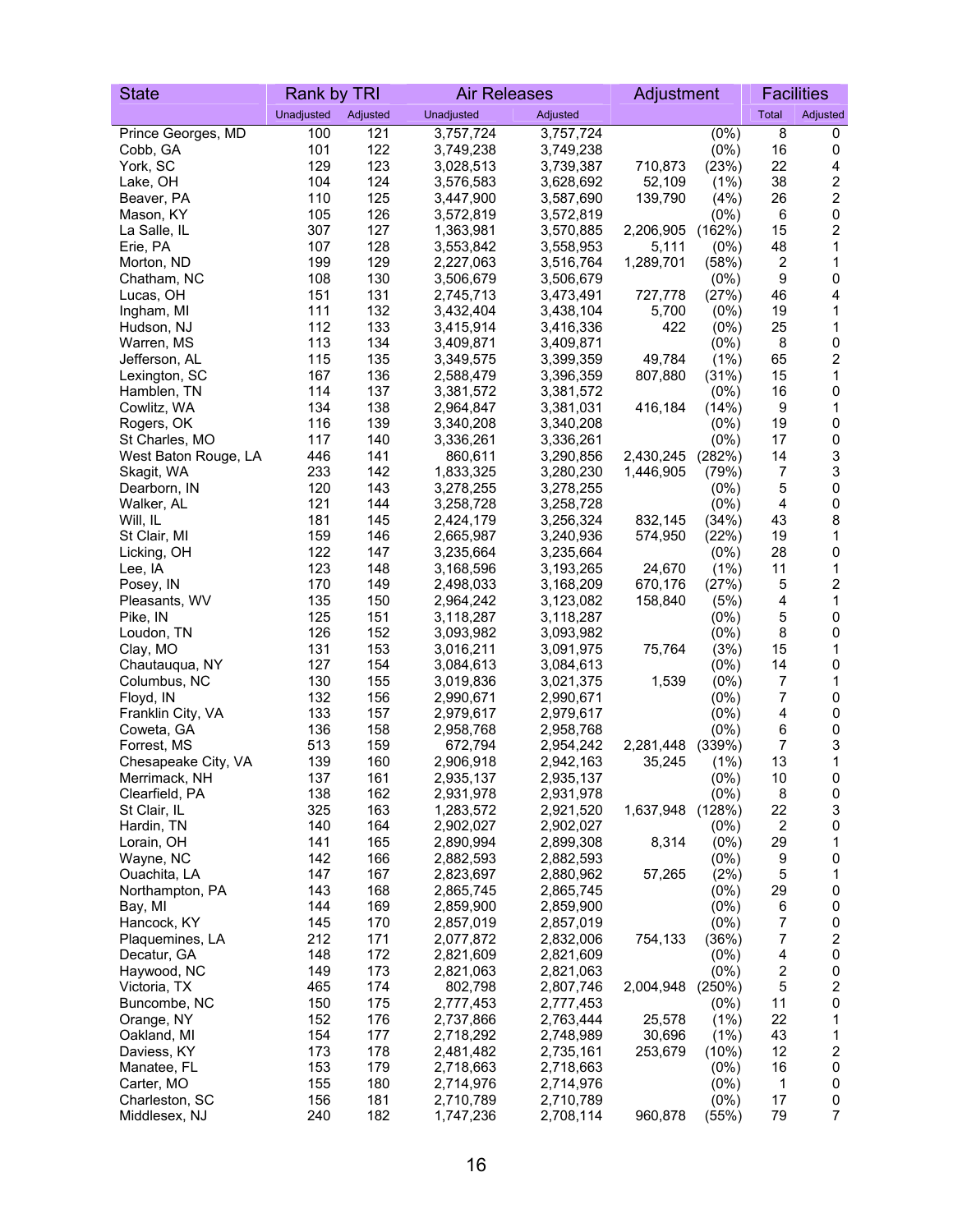| <b>State</b>              | Rank by TRI |            | <b>Air Releases</b>    |                        | Adjustment        |                  |                         | <b>Facilities</b>       |
|---------------------------|-------------|------------|------------------------|------------------------|-------------------|------------------|-------------------------|-------------------------|
|                           | Unadjusted  | Adjusted   | Unadjusted             | Adjusted               |                   |                  | Total                   | Adjusted                |
| Indiana, PA               | 157         | 183        | 2,703,234              | 2,703,234              |                   | $(0\%)$          | 4                       | 0                       |
| York, VA                  | 186         | 184        | 2,412,374              | 2,693,822              | 281,448           | (12%)            | $\overline{\mathbf{c}}$ | 1                       |
| Allen, IN                 | 158         | 185        | 2,678,295              | 2,683,995              | 5,700             | $(0\%)$          | 41                      | 1                       |
| Florence, SC              | 160         | 186        | 2,650,795              | 2,650,795              |                   | $(0\%)$          | 14                      | $\pmb{0}$               |
| Alexandria City, VA       | 161         | 187        | 2,647,979              | 2,647,979              |                   | $(0\%)$          | 1                       | 0                       |
| Early, GA                 | 162         | 188        | 2,645,398              | 2,645,398              |                   | $(0\%)$          | $\mathbf 2$             | $\pmb{0}$               |
| Jefferson, AR             | 163         | 189        | 2,628,572              | 2,628,572              |                   | $(0\%)$          | 14                      | $\pmb{0}$               |
| Mercer, KY                | 165         | 190        | 2,612,146              | 2,612,146              |                   | $(0\%)$          | 4                       | $\pmb{0}$               |
| Tippecanoe, IN            | 166         | 191        | 2,590,092              | 2,590,092              |                   | (0%)             | 16                      | 0                       |
| Dickson, TN               | 168         | 192        | 2,561,946              | 2,561,946              |                   | $(0\%)$          | 8                       | 0                       |
| Union, NJ<br>Woodbury, IA | 301<br>169  | 193<br>194 | 1,404,967<br>2,532,066 | 2,554,335<br>2,532,066 | 1,149,368         | (82%)<br>$(0\%)$ | 38<br>17                | 4<br>$\pmb{0}$          |
| Bristol, MA               | 171         | 195        | 2,491,451              | 2,496,360              | 4,910             | $(0\%)$          | 49                      | 1                       |
| Williamson, TN            | 172         | 196        | 2,485,312              | 2,485,312              |                   | $(0\%)$          | 4                       | 0                       |
| Delaware, PA              | 336         | 197        | 1,222,264              | 2,479,489              | 1,257,225         | (103%)           | 24                      | 6                       |
| Lawrence, MS              | 174         | 198        | 2,478,757              | 2,478,757              |                   | (0%)             | 1                       | 0                       |
| Glynn, GA                 | 177         | 199        | 2,453,285              | 2,454,045              | 760               | $(0\%)$          | 6                       | 1                       |
| Northumberland, PA        | 219         | 200        | 1,984,491              | 2,451,378              | 466,887           | (24%)            | 12                      | 1                       |
| Miami-Dade, FL            | 178         | 201        | 2,450,646              | 2,450,646              |                   | (0%)             | 33                      | $\pmb{0}$               |
| Sumner, TN                | 179         | 202        | 2,447,378              | 2,447,378              |                   | (0%)             | 8                       | 0                       |
| Wyandotte, KS             | 180         | 203        | 2,435,593              | 2,437,945              | 2,352             | $(0\%)$          | 29                      | 1                       |
| Lowndes, MS               | 182         | 204        | 2,422,808              | 2,422,808              |                   | $(0\%)$          | 8                       | $\pmb{0}$               |
| Guayanilla, PR            | 183         | 205        | 2,421,397              | 2,421,397              |                   | $(0\%)$          | 1                       | 0                       |
| Russell, AL               | 184         | 206        | 2,420,976              | 2,420,976              |                   | $(0\%)$          | 7                       | 0                       |
| Milwaukee, WI             | 193         | 207        | 2,299,790              | 2,413,023              | 113,232           | (5%)             | 106                     | 4                       |
| Honolulu, HI              | 247         | 208        | 1,696,487              | 2,390,516              | 694,029           | (41%)            | 18                      | $\mathbf 2$             |
| Mercer, NJ                | 187         | 209        | 2,380,780              | 2,380,780              |                   | (0%)             | 11                      | $\pmb{0}$               |
| Mississippi, AR           | 188         | 210        | 2,380,670              | 2,380,670              |                   | $(0\%)$          | 14                      | $\pmb{0}$               |
| Union, OH                 | 189         | 211        | 2,369,422              | 2,369,422              |                   | $(0\%)$          | 6                       | $\pmb{0}$               |
| Toa Baja, PR              | 190         | 212        | 2,368,394              | 2,368,394              |                   | $(0\%)$          | 1                       | 0                       |
| Hamilton, TN              | 192         | 213        | 2,304,605              | 2,344,992              | 40,387            | (2%)             | 40                      | 5                       |
| Shannon, MO               | 191         | 214        | 2,324,448              | 2,324,448              |                   | $(0\%)$          | 1                       | $\pmb{0}$<br>$\pmb{0}$  |
| Texas, MO<br>Marion, IN   | 191<br>198  | 214<br>215 | 2,324,448<br>2,232,335 | 2,324,448<br>2,317,588 | 85,253            | $(0\%)$<br>(4%)  | 1<br>68                 | $\overline{\mathbf{c}}$ |
| Lawrence, PA              | 194         | 216        | 2,290,601              | 2,290,601              |                   | (0%)             | 11                      | 0                       |
| Garfield, OK              | 195         | 217        | 2,288,219              | 2,288,219              |                   | (0%)             | 4                       | $\pmb{0}$               |
| Davidson, TN              | 239         | 218        | 1,757,635              | 2,257,569              | 499,933           | (28%)            | 29                      | 1                       |
| Sussex, DE                | 196         | 219        | 2,245,321              | 2,246,648              | 1,326             | (0%)             | 14                      | 1                       |
| New Haven, CT             | 317         | 220        | 1,328,074              | 2,238,709              | 910,636           | (69%)            | 73                      | 4                       |
| Montgomery, KS            | 488         | 221        | 740,767                | 2,232,060              | 1,491,293         | (201%)           | 11                      | 1                       |
| Lane, OR                  | 200         | 223        | 2,224,746              | 2,226,646              | 1,900             | $(0\%)$          | 25                      | 1                       |
| Mcpherson, KS             | 425         | 224        | 914,713                | 2,225,223              | 1,310,510 (143%)  |                  | 4                       | 1                       |
| Orangeburg, SC            | 265         | 232        | 1,585,949              | 2,173,673              | 587,724           | (37%)            | 11                      | 1                       |
| Kay, OK                   | 517         | 235        | 663,330                | 2,109,424              | 1,446,094         | (218%)           | 9                       | 1                       |
| Mc Kean, PA               | 235         | 240        | 1,793,798              | 2,041,748              | 247,950           | (14%)            | 9                       | 1                       |
| Brunswick, NC             | 256         | 242        | 1,628,897              | 2,029,375              | 400,478           | (25%)            | 9                       | $\overline{\mathbf{c}}$ |
| St James, LA              | 255         | 245        | 1,632,509              | 1,992,945              | 360,436           | (22%)            | 9                       | $\mathbf 2$             |
| Beauregard, LA            | 229         | 248        | 1,865,833              | 1,953,119              | 87,286            | (5%)             | 3                       | 1                       |
| St John the Baptist, LA   | 480         | 249        | 761,070                | 1,950,333              | 1,189,263         | (156%)           | 10                      | 4                       |
| Spartanburg, SC           | 234         | 253        | 1,824,670              | 1,895,375              | 70,706            | (4%)             | 37                      | 4                       |
| Pulaski, KY               | 237<br>242  | 255<br>257 | 1,785,366              | 1,879,264              | 93,898<br>125,780 | (5%)             | 5<br>10                 | 1<br>1                  |
| Jones, MS<br>Guayama, PR  | 300         | 258        | 1,741,159<br>1,410,469 | 1,866,939<br>1,866,348 | 455,878           | (7%)<br>(32%)    | 7                       | 1                       |
| Gloucester, NJ            | 427         | 263        | 907,824                | 1,808,135              | 900,311           | $(99\%)$         | 28                      | 4                       |
| Schenectady, NY           | 630         | 264        | 457,806                | 1,795,919              | 1,338,113         | (292%)           | 5                       | $\overline{\mathbf{c}}$ |
| Kenai Peninsula, AK       | 272         | 266        | 1,550,443              | 1,786,685              | 236,242           | (15%)            | 3                       | 1                       |
| St Croix, VI              | 430         | 268        | 890,136                | 1,755,012              | 864,876           | (97%)            | 2                       | 1                       |
| Midland, MI               | 505         | 269        | 700,674                | 1,751,250              | 1,050,576         | (150%)           | 3                       | $\overline{\mathbf{c}}$ |
| Crawford, IL              | 504         | 271        | 700,992                | 1,745,134              | 1,044,142         | (149%)           | 5                       | 1                       |
| Wood, WV                  | 406         | 277        | 967,735                | 1,689,457              | 721,722           | (75%)            | 6                       | $\overline{\mathbf{c}}$ |
| Summit, OH                | 275         | 286        | 1,514,454              | 1,620,959              | 106,505           | (7%)             | 60                      | 5                       |
| Venango, PA               | 508         | 288        | 686,980                | 1,606,424              | 919,444 (134%)    |                  | 10                      | $\overline{c}$          |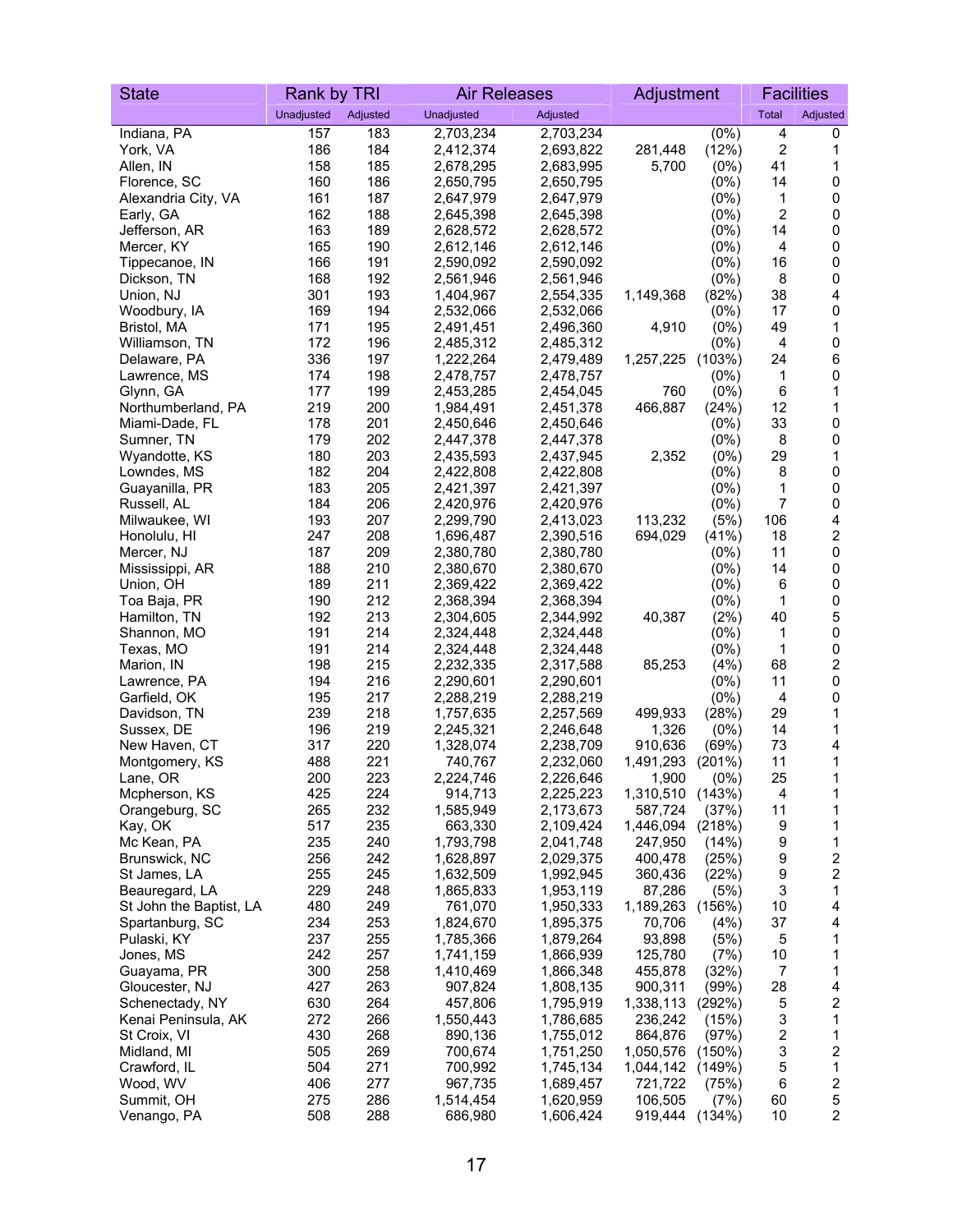| <b>State</b>                             | Rank by TRI |            | <b>Air Releases</b> |                        | Adjustment         |                 |                | <b>Facilities</b>       |
|------------------------------------------|-------------|------------|---------------------|------------------------|--------------------|-----------------|----------------|-------------------------|
|                                          | Unadjusted  | Adjusted   | Unadjusted          | Adjusted               |                    |                 | <b>Total</b>   | Adjusted                |
| Salt Lake, UT                            | 409         | 290        | 957,054             | 1,599,657              | 642,603            | (67%)           | 48             | 3                       |
| Chester, PA                              | 303         | 302        | 1,399,327           | 1,533,847              | 134,520            | (10%)           | 33             | 1                       |
| Hampden, MA                              | 291         | 307        | 1,429,679           | 1,485,699              | 56,020             | (4%)            | 32             | 3                       |
| Pierce, WA                               | 302         | 308        | 1,401,953           | 1,484,877              | 82,924             | (6%)            | 32             | 1                       |
| Whatcom, WA                              | 462         | 312        | 807,703             | 1,468,387              | 660,684            | (82%)           | 14             | $\overline{\mathbf{c}}$ |
| Dakota, MN                               | 484         | 328        | 754,294             | 1,383,318              | 629,024            | (83%)           | 19             | 1                       |
| Tyler, WV                                | 559         | 331        | 569,824             | 1,374,882              | 805,058            | (141%)          | $\overline{2}$ | 1                       |
| Chambers, TX                             | 734         | 332        | 343,766             | 1,371,385              | 1,027,619          | (299%)          | 8              | 5                       |
| Philadelphia, PA                         | 420         | 333        | 922,140             | 1,370,776              | 448,636            | (49%)           | 40             | 5                       |
| Butler, KS                               | 595<br>453  | 341<br>353 | 518,751             | 1,335,808              | 817,057            | (158%)          | 5<br>13        | 1<br>1                  |
| Solano, CA<br>Albany, NY                 | 479         | 360        | 839,845<br>765,029  | 1,276,276<br>1,243,525 | 436,430<br>478,496 | (52%)<br>(63%)  | 14             | 1                       |
| Carter, OK                               | 712         | 361        | 376,032             | 1,243,092              | 867,060            | (231%)          | 5              | 1                       |
| Washington, MN                           | 499         | 363        | 707,874             | 1,236,919              | 529,045            | (75%)           | 8              | 1                       |
| Tulsa, OK                                | 531         | 364        | 621,758             | 1,232,619              | 610,862            | (98%)           | 50             | 2                       |
| Independence, AR                         | 357         | 365        | 1,143,296           | 1,232,371              | 89,076             | (8%)            | 6              | 1                       |
| Tuscaloosa, AL                           | 516         | 375        | 664,849             | 1,184,275              | 519,426            | (78%)           | 20             | 2                       |
| Yellowstone, MT                          | 538         | 385        | 613,681             | 1,160,666              | 546,985            | (89%)           | 9              | 3                       |
| Boyd, KY                                 | 709         | 386        | 380,013             | 1,157,105              | 777,092            | (204%)          | 6              | 1                       |
| Kent, MI                                 | 388         | 393        | 1,053,665           | 1,132,389              | 78,725             | (7%)            | 67             | 2                       |
| Saratoga, NY                             | 511         | 399        | 677,149             | 1,113,916              | 436,767            | (65%)           | 8              | 1                       |
| Howard, TX                               | 826         | 400        | 270,477             | 1,108,089              | 837,612            | (310%)          | 2              | 1                       |
| Adams, CO                                | 460         | 421        | 823,756             | 1,055,443              | 231,686            | (28%)           | 30             | 2                       |
| Multnomah, OR                            | 437         | 422        | 875,779             | 1,051,350              | 175,571            | (20%)           | 53             | $\overline{c}$          |
| Macomb, MI                               | 444         | 429        | 861,971             | 1,016,935              | 154,964            | (18%)           | 39             | 1                       |
| Salem, NJ                                | 426         | 430        | 913,241             | 1,016,778              | 103,537            | $(11\%)$        | 14             | $\overline{c}$          |
| Stark, OH                                | 525         | 432        | 647,973             | 1,014,730              | 366,757            | (57%)           | 44             | $\overline{\mathbf{c}}$ |
| Matagorda, TX                            | 886         | 439        | 231,985             | 986,844                | 754,860            | (325%)          | 2              | $\overline{c}$          |
| Jefferson, LA                            | 448         | 444        | 854,306             | 979,872                | 125,566            | (15%)           | 20             | $\overline{\mathbf{c}}$ |
| Liberty, GA                              | 587         | 456        | 529,896             | 924,336                | 394,440            | (74%)           | 7              | 1                       |
| Marshall, IL<br>Fairbanks North Star, Al | 648<br>470  | 461<br>462 | 436,884<br>790,387  | 908,160<br>901,575     | 471,276<br>111,188 | (108%)          | 3<br>9         | 1<br>2                  |
| Guilford, NC                             | 452         | 465        | 843,011             | 893,490                | 50,479             | (14%)<br>(6%)   | 46             | 3                       |
| Knox, TN                                 | 459         | 468        | 824,237             | 882,484                | 58,246             | (7%)            | 20             | 1                       |
| Douglas, IL                              | 716         | 478        | 369,098             | 863,278                | 494,180            | (134%)          | 6              | 1                       |
| El Paso, TX                              | 544         | 486        | 609,177             | 836,140                | 226,963            | (37%)           | 23             | $\overline{c}$          |
| Warren, PA                               | 565         | 487        | 563,673             | 835,775                | 272,102            | (48%)           | 12             | $\overline{\mathbf{c}}$ |
| Davis, UT                                | 643         | 497        | 440,346             | 800,552                | 360,206            | (82%)           | 18             | 3                       |
| Rock Island, IL                          | 518         | 500        | 658,982             | 785,879                | 126,897            | (19%)           | 15             | 1                       |
| Smith, TX                                | 609         | 506        | 500,787             | 779,807                | 279,020            | (56%)           | 12             | 1                       |
| Eddy, NM                                 | 1027        | 511        | 158,496             | 773,604                | 615,108 (388%)     |                 | 3              | 1                       |
| Niagara, NY                              | 541         | 512        | 611,487             | 763,810                | 152,323            | (25%)           | 35             | 3                       |
| Columbia, AR                             | 562         | 515        | 566,710             | 756,862                | 190,152            | (34%)           | 8              | 1                       |
| Delaware, OH                             | 918         | 531        | 207,581             | 712,085                | 504,503            | (243%)          | 7              | 1                       |
| Laramie, WY                              | 629         | 538        | 458,552             | 688,763                | 230,211            | $(50\%)$        | 3              | 1                       |
| Fort Bend, TX                            | 509         | 539        | 682,952             | 684,168                | 1,216              | $(0\%)$         | 11             | 2                       |
| Crittenden, AR                           | 576         | 545        | 544,189             | 653,591                | 109,402            | (20%)           | 10             | 1                       |
| Live Oak, TX                             | 1020        | 550        | 161,550             | 638,915                | 477,365            | (295%)          | 1              | 1                       |
| Montgomery, TX                           | 550         | 570        | 591,065             | 593,261                | 2,196              | $(0\%)$         | 13             | 1                       |
| Boise, ID                                | 1126<br>649 | 584<br>605 | 117,460<br>436,841  | 563,808<br>532,827     | 446,348<br>95,986  | (380%)<br>(22%) | 1<br>6         | 1<br>1                  |
| San Juan, NM<br>Westmoreland, PA         | 626         | 609        | 465,037             | 528,026                | 62,989             | (14%)           | 40             | 1                       |
| Garvin, OK                               | 1156        | 615        | 107,863             | 517,603                | 409,740            | (380%)          | 1              | 1                       |
| Mc Kinley, NM                            | 1069        | 630        | 138,591             | 495,066                | 356,475            | (257%)          | $\overline{2}$ | 1                       |
| Moore, TX                                | 970         | 637        | 183,666             | 477,711                | 294,045            | $(160\%)$       | 5              | 1                       |
| Marinette, WI                            | 672         | 644        | 407,586             | 466,061                | 58,474             | (14%)           | 13             | 1                       |
| Bayamon, PR                              | 867         | 645        | 244,077             | 465,910                | 221,833            | (91%)           | 10             | 2                       |
| Essex, NJ                                | 743         | 647        | 335,814             | 464,398                | 128,584            | (38%)           | 46             | 4                       |
| Hancock, WV                              | 967         | 669        | 184,025             | 433,035                | 249,010            | (135%)          | 4              | 1                       |
| Kern, CA                                 | 768         | 717        | 315,008             | 389,394                | 74,386             | (24%)           | 27             | 4                       |
| Worcester, MA                            | 798         | 722        | 287,700             | 382,507                | 94,806             | (33%)           | 62             | 6                       |
| Hillsborough, NH                         | 903         | 737        | 217,877             | 363,147                | 145,270            | (67%)           | 34             | 1                       |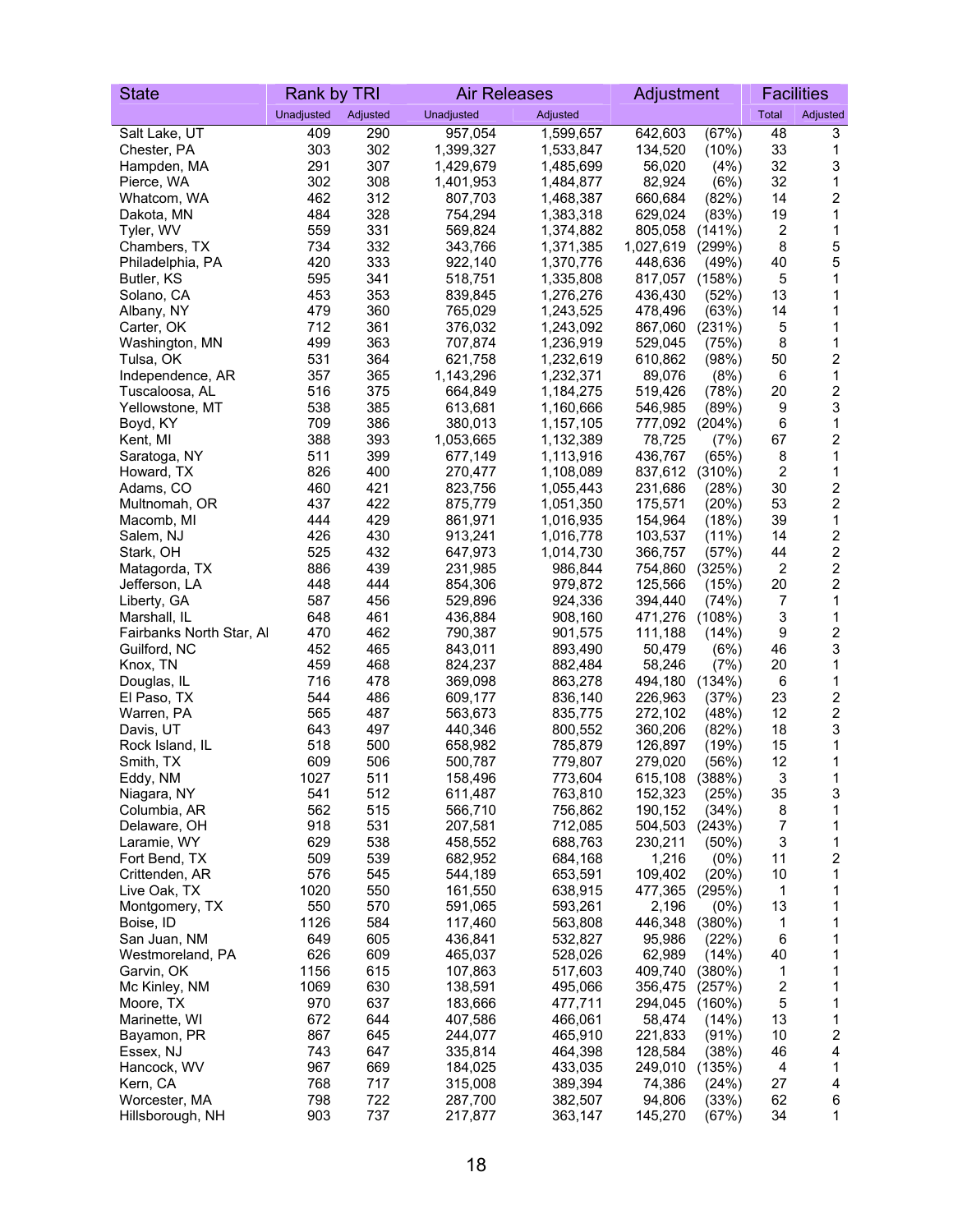| <b>State</b>        | Rank by TRI |          | <b>Air Releases</b> |          | Adjustment |           | <b>Facilities</b>       |          |
|---------------------|-------------|----------|---------------------|----------|------------|-----------|-------------------------|----------|
|                     | Unadjusted  | Adjusted | Unadjusted          | Adjusted |            |           | <b>Total</b>            | Adjusted |
| Cherokee, SC        | 1026        | 758      | 159,125             | 337,258  | 178,133    | (112%)    | 9                       |          |
| Kent, DE            | 901         | 761      | 220,262             | 336,080  | 115.818    | (53%)     | 11                      |          |
| Yabucoa, PR         | 1038        | 764      | 150,565             | 330,879  | 180,314    | (120%)    | 2                       |          |
| Mayes, OK           | 914         | 765      | 211,779             | 330,042  | 118,264    | (56%)     | 9                       |          |
| Darke, OH           | 1005        | 800      | 169,830             | 304,996  | 135,166    | $(80\%)$  | 7                       |          |
| Frederick, VA       | 1364        | 807      | 62,683              | 300,768  | 238,085    | (380%)    | 4                       |          |
| Warren, VA          | 1085        | 808      | 130,746             | 300,226  | 169,480    | $(130\%)$ | 2                       |          |
| Kent, RI            | 1057        | 816      | 141,425             | 290,940  | 149,515    | (106%)    | 16                      |          |
| St Landry, LA       | 1294        | 817      | 77,294              | 290,463  | 213,169    | (276%)    | 3                       |          |
| Henderson, NC       | 870         | 821      | 242,626             | 288,226  | 45,600     | (19%)     | 7                       |          |
| San Luis Obispo, CA | 1225        | 823      | 90,853              | 286,536  | 195,683    | (215%)    | 7                       | 2        |
| Miami, OH           | 942         | 866      | 193.635             | 260.215  | 66,580     | (34%)     | 16                      |          |
| Harney, OR          | 1460        | 918      | 47,165              | 226,392  | 179,227    | (380%)    | 1                       |          |
| Natrona, WY         | 1396        | 931      | 58.049              | 213,206  | 155,157    | (267%)    | 4                       |          |
| Webster, LA         | 1106        | 932      | 122,522             | 213,095  | 90,573     | (74%)     | 3                       |          |
| Cocke, TN           | 1229        | 955      | 90.096              | 197.712  | 107.616    | (119%)    | 4                       |          |
| Cascade, MT         | 1498        | 971      | 41,925              | 190,579  | 148,654    | (355%)    | 1                       |          |
| Ionia, MI           | 1108        | 980      | 122,260             | 186,860  | 64.600     | (53%)     | 8                       |          |
| Wayne, WV           | 1352        | 1001     | 65.867              | 178,489  | 112,622    | (171%)    | 3                       |          |
| Rhea, TN            | 1208        | 1043     | 95,013              | 160,476  | 65,463     | (69%)     | 6                       |          |
| Carbon, WY          | 1325        | 1097     | 70,455              | 134,998  | 64.543     | (92%)     | 3                       |          |
| Hardin, TX          | 1176        | 1152     | 104,081             | 115,557  | 11,476     | $(11\%)$  | 4                       |          |
| Walker, GA          | 1439        | 1182     | 50,119              | 105,792  | 55,673     | $(111\%)$ | 5                       |          |
| Liberty, TX         | 1213        | 1224     | 93,934              | 93,934   |            | (0%)      | 4                       | 0        |
| Weston, WY          | 1698        | 1270     | 19,334              | 84,467   | 65,132     | (337%)    | 2                       |          |
| Lafayette, MO       | 1608        | 1285     | 29,035              | 82,235   | 53,200     | (183%)    | $\overline{\mathbf{c}}$ |          |
| Penuelas, PR        | 1707        | 1321     | 18,602              | 73,634   | 55,032     | (296%)    | 4                       |          |
| Waller, TX          | 1645        | 1652     | 23,693              | 23,693   |            | (0%)      | 3                       | 0        |

Source: US Environmental Protection Agency, 2001 Toxics Release Inventory. Adjustments calculated by Grassroots Connection.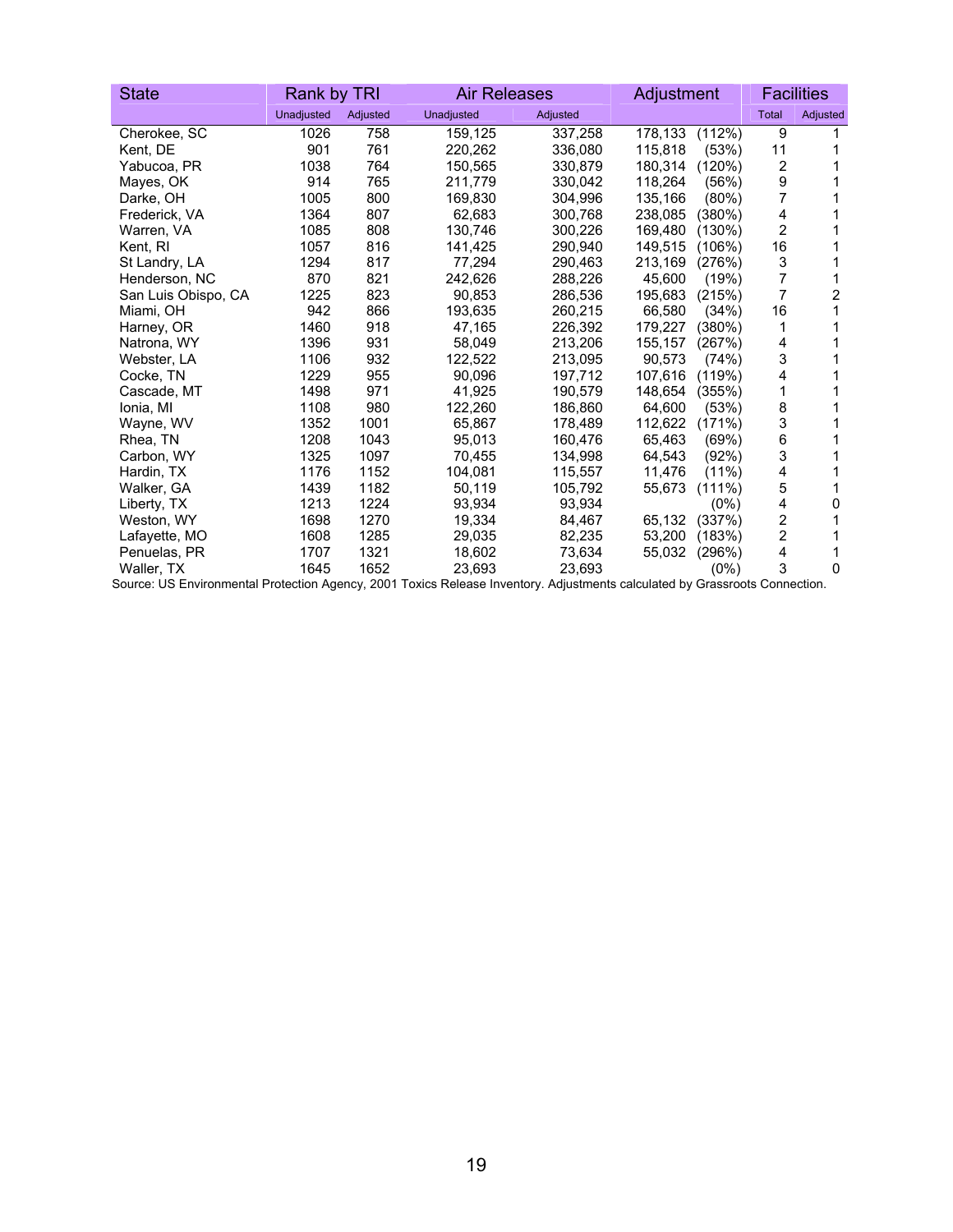### **APPENDIX D: Study Methods**

Adjustments to the US Environmental Protection Agency 2001 Toxics Release Inventory were based on the initial database released by the US EPA in 2001. Revisions made by the US EPA since its initial database release are not included so that the numbers could be compared with the EPA's 2001 TRI Data Release.

The emission adjustment was made for all facilities reporting a primary or secondary SIC code listed in Table D-1. These four SIC codes were selected based on a database analysis of the accounts listed in tables 6.2-1 and 6.2-2, "Complete Attainment Demonstration SIP for the Houston/Galveston Ozone Nonattainment Area" (Texas Commission on Environmental Quality, March 18, 2003). The listed SIC classifications are those for which Texas has identified major or moderate revisions to the highly reactive VOC emissions. No similar data are available from TCEQ for other reactive VOC emissions.

Where facilities or plants are counted in this report, the term "facilities" or "plants" refers to the number of reporting entities with non-zero air emissions. When placed in the context of "adjusted," the terms refer to the number of reporting entities whose data were adjusted.

| <b>SIC</b> | <b>Industry</b>                                                         |             | <b>Air Releases</b> | <b>Emissions</b> | <b>Facilities</b> |  |
|------------|-------------------------------------------------------------------------|-------------|---------------------|------------------|-------------------|--|
|            |                                                                         | Reported    | Adjusted            | <b>Increase</b>  |                   |  |
| 2821       | Plastics materials, synthetic resins,<br>and nonvulcanizable elastomers | 32,819,405  | 174,205,732         | 141,386,327      | 336               |  |
| 2822       | Synthetic rubber                                                        | 9,953,168   | 48,901,583          | 38,948,415       | 37                |  |
| 2869       | Industrial organic chemicals, not<br>elsewhere classified               | 44,954,390  | 237,775,979         | 192,821,589      | 365               |  |
| 2911       | Petroleum refining                                                      | 22,154,345  | 110,511,432         | 88,357,087       | 174               |  |
|            | <b>Subtotal</b>                                                         | 80,036,498  | 413,790,703         | 333,754,205      | 817               |  |
|            | Other (excluding all facilities with<br>SIC codes listed above)         | 192,103,002 | 192,103,002         |                  |                   |  |
|            | <b>Total</b> (ten VOCs only)                                            | 272,139,500 | 605,893,705         | 333,754,205      | 817               |  |

### **Table D-1: Toxic Air Pollution by Selected Standard Industrial Classifications** (pounds of VOCs released in 2001)

Note: Many facilities report more than one SIC. This table includes facilities reporting more than one SIC code under each reported SIC codes. Therefore, the subtotal cannot be reproduced by adding up releases or numbers of facilities from SIC codes 2821, 2822, 2869 and 2911 because that would result in double counting.

Source: US Environmental Protection Agency, 2001 Toxics Release Inventory. Emissions TRI data tables and adjustments were generated by Richard Puchalsky of Grassroots Connection.

Of the hundreds of chemicals reported to the Toxics Release Inventory, only ten were adjusted. The Texas Commission on Environmental Quality has estimated only two adjustment factors. One is used for the "highly reactive" VOCs and the other is for several dozen other VOCs. However, only ten of these VOCs are reported to the Toxics Release Inventory.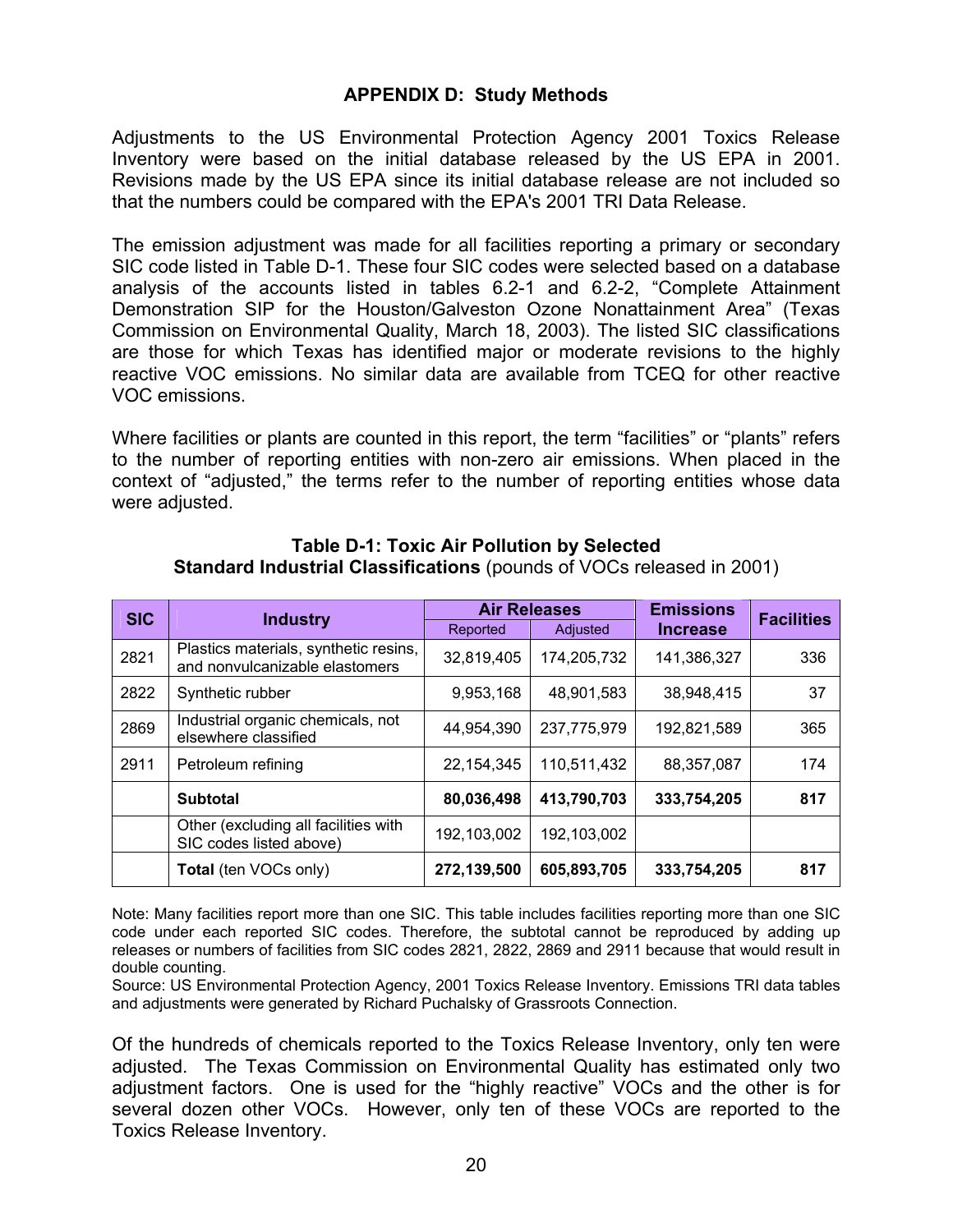### **Table D-2: Air Pollution Adjustment Factors and Releases, by Selected Toxics Release Inventory Pollutants** (pounds released in 2001)

| Toxic<br><b>Pollutant</b> | <b>CAS</b><br><b>Number(s)</b>                   | <b>Adjustment</b><br><b>Factor</b> | <b>Reported</b><br><b>Releases</b> | <b>Adjusted</b><br><b>Releases</b> | Increase in<br><b>Emissions</b> | Percentage<br><b>Increase</b> |
|---------------------------|--------------------------------------------------|------------------------------------|------------------------------------|------------------------------------|---------------------------------|-------------------------------|
| Ethylene                  | 000074851                                        | 5.6                                | 23,918,535                         | 123,641,512                        | 99,722,977                      | 417%                          |
| Toluene                   | 000108883                                        | 4.8                                | 71,539,704                         | 117,462,423                        | 45,922,719                      | 64%                           |
| n-Hexane                  | 000110543                                        | 4.8                                | 47,644,345                         | 94,415,125                         | 46,770,780                      | 98%                           |
| Xylenes                   | 000108383<br>000095476<br>000106423<br>001330207 | 4.8                                | 49,749,888                         | 75,269,958                         | 25,520,070                      | 51%                           |
| Propylene                 | 000115071                                        | 5.6                                | 13,924,267                         | 75,216,162                         | 61,291,895                      | 440%                          |
| Styrene                   | 000100425                                        | 4.8                                | 46,466,141                         | 57,932,698                         | 11,466,557                      | 25%                           |
| Benzene                   | 000071432                                        | 4.8                                | 5,894,659                          | 20,530,291                         | 14,635,632                      | 248%                          |
| Cyclohexane               | 000110827                                        | 4.8                                | 4,309,434                          | 18,112,831                         | 13,803,397                      | 320%                          |
| Ethylbenzene              | 000100414                                        | 4.8                                | 6,547,375                          | 11,893,226                         | 5,345,851                       | 82%                           |
| 1,3-Butadiene             | 000106990                                        | 5.6                                | 2,145,152                          | 11,419,479                         | 9,274,327                       | 432%                          |
| <b>Subtotal</b>           |                                                  |                                    | 272,139,500                        | 605,893,705                        | 333,754,205                     | 123%                          |
| Hydrocloric acid          | 007647010                                        |                                    | 587,134,079                        |                                    |                                 |                               |
| Methanol                  | 000067561                                        |                                    | 175,844,606                        |                                    |                                 |                               |
| Sulfuric acid             | 007664939                                        |                                    | 146,397,844                        |                                    |                                 |                               |
| Ammonia                   | 007664417                                        |                                    | 122,057,546                        |                                    |                                 |                               |
| Other                     |                                                  |                                    | 375,799,482                        |                                    |                                 |                               |
| <b>Total</b>              |                                                  |                                    | 1,679,373,058                      | 2,013,127,265                      | 333,754,205                     | 20%                           |

Source: US Environmental Protection Agency, 2001 Toxics Release Inventory. Emissions TRI data tables and adjustments were generated by Richard Puchalsky of Grassroots Connection. See note 1 for sources of adjustment factors.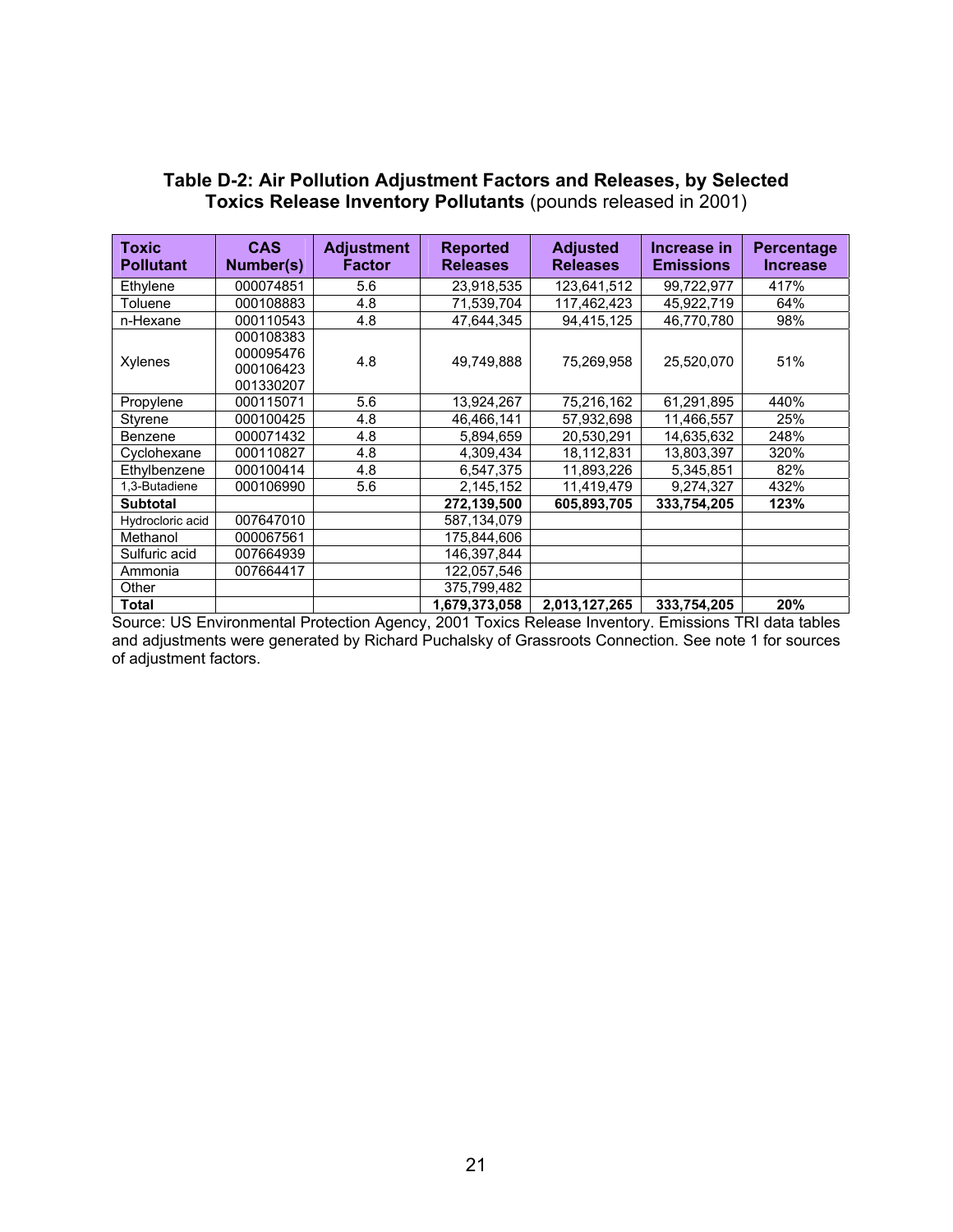### **APPENDIX E: Questions & Answers Regarding Study Methodology**

#### **Is it reasonable to adjust emissions from refineries and chemical plants outside Texas?**

Studies in various parts of the country have confirmed that hydrocarbon emissions are underreported in other states. While the extent of underreporting may vary, a common problem is that industry reports are based on federal emissions factors that are known to be inaccurate. Until other states conduct studies like those done in Texas to actually quantify underreporting, the Texas data is the best available.

### **Is it reasonable to adjust emissions for plants in such a limited number of industrial classifications?**

While the lack of emissions monitoring is a problem for many other types of facilities, there are not studies available quantifying the accuracy (or inaccuracy) of emissions inventories for other major sources of air toxics. For example, findings from Europe suggest that large storage tank leaks (particularly older tanks) are a major source of unreported emissions, but similar studies have not been conducted in the US that would allow the findings to be applied to bulk storage facilities. The findings in Texas suggest that a somewhat broader group of industrial facilities may be responsible for unreported hydrocarbon emissions, but these findings have not been validated with field studies. Further studies clearly need to be conducted so that the public can know the true extent of toxic air pollution.

### **Is it reasonable to apply uniform adjustments to individual plants?**

On-site monitoring would make this report obsolete by providing useful plant-specific data. Unfortunately, the findings from Texas remain quite general. The findings in this report indicate the potential size and nature of a systematic problem with reporting, but cannot be directly translated into accurate emissions estimates for specific facilities. Some plants may use more actual monitoring and, therefore, have fewer problems with underreporting.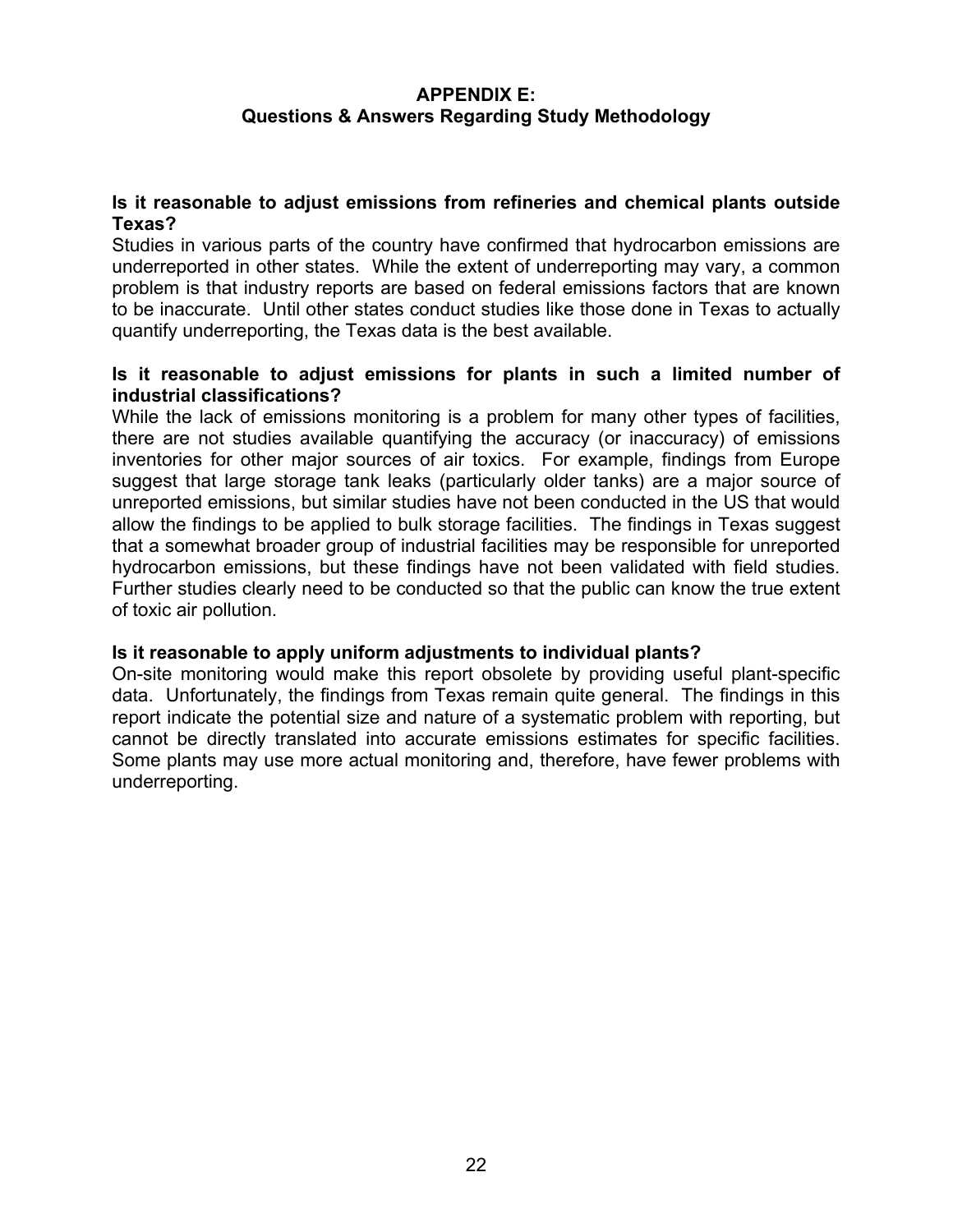### **ENDNOTES**

 $2$  See notes 12-19.

 $3$  See note 1.

<sup>4</sup> The broad-scale, uniform adjustment to reported emissions is the only practical method of illustrating the size of the problem with industry's self-reported data. The errors in reporting are not however uniform across all facilities. In studies examining just four hydrocarbon species (see note 1), Texas environmental officials found that refineries and chemical plants in some areas of the Houston region appeared to be releasing 13-14 times more pollution than they were reporting, while in a few other areas, the emissions reporting error was significantly smaller, on the order of 20-90%.

 $5$  Reports documenting emissions estimation problems with flares, cooling towers and leaks include: (1) Environ International, "Measurement and Assessment of Equipment Leak Fugitives and Vent Emissions in Industrial Ethylene and Other Chemical Sources" (Texas Environmental Research Consortium, June 2003) and (2)Galveston-Houston Association for Smog Prevention, "Smoke in the Water: Air Pollution Hidden in the Water Vapor from Cooling Towers – Agencies Fail to Enforce Against Polluters" (February 2004). See also reports referenced in notes 17 and 19.

 $6$  The relative contribution to ozone formation among the ten VOCs varies. Ethylene, propylene and butadiene are considered by Texas to be "highly reactive." For example, ethylene has the potential to form ten times more ozone than benzene.

7 Brunekreef, B and Holgate, S T, "Air Pollution and Health," *Lancet* (Oct 19, 2002).

<sup>8</sup> California Environmental Protection Agency, "The Determination of Acute Reference Exposure Levels for Airborne Toxicants," March 1999.

 $9$  See note 8.

 $10$  EPA "National Air Toxics Assessment" at http://www.epa.gov/ttn/atw/nata/risksum.html. See also, California Environmental Protection Agency, "Toxicity Criteria Database - OEHHA Cancer Potency Values" (Office of Environmental Health Hazard Assessment, December 2002).

<sup>11</sup> "OEHHA-CREL" refers to the California EPA, Office of Environmental Health Hazard Assessment. Air Toxics Hot Spots Program Risk Assessment Guidelines, Part III: Technical Support Document "Determination of Noncancer Chronic Reference Exposure Levels," adopted and draft proposed Chronic Reference Exposure Levels (CRELs), http://www.oehha.ca.gov/air/chronic\_rels/index.html, September 2002. "TRI" refers to the US EPA, Office of Pollution Prevention and Toxics. TRI Risk-Screening Environmental Indicators Version 2.0, Technical Appendix A - Available Toxicity Data for TRI Chemicals of the RSEI User's Manual, http://www.epa.gov/opptintr/rsei/, February 2002. These data were used as compiled by Environmental Defense at www.scorecard.org/chemical-profiles/def/rav\_edf.html. For endpoints, see Scorecard at http://www.scorecard.org/health-effects/.

<sup>&</sup>lt;u>nesses</u><br><sup>1</sup> The Texas studies include: (1) Estes, Mark, et al, "Analysis of Automated Gas Chromatograph Data from 1996-2001 to Determine VOCs with Largest Ozone Formation Potential" (Texas Commission on Environmental Quality, November 11, 2002); (2) Estes, Mark, et al, "Preliminary Emission Adjustment Factors Using Automated Gas Chromatography Data" (Texas Commission on Environmental Quality, November 5, 2002); (3) Smith, Jim, "HGB Modeling Update" (Texas Commission on Environmental Quality, April 1, 2004) and (4) Texas Commission on Environmental Quality, "Revisions to the State Implementation Plan (SIP) for the Control of Ozone Air Pollution Houston/Galveston/Brazoria Ozone Nonattainment Area" (Draft Appendix D, Tables D.4 and D.26, and Appendix GG, Table 2, May 26, 2004).